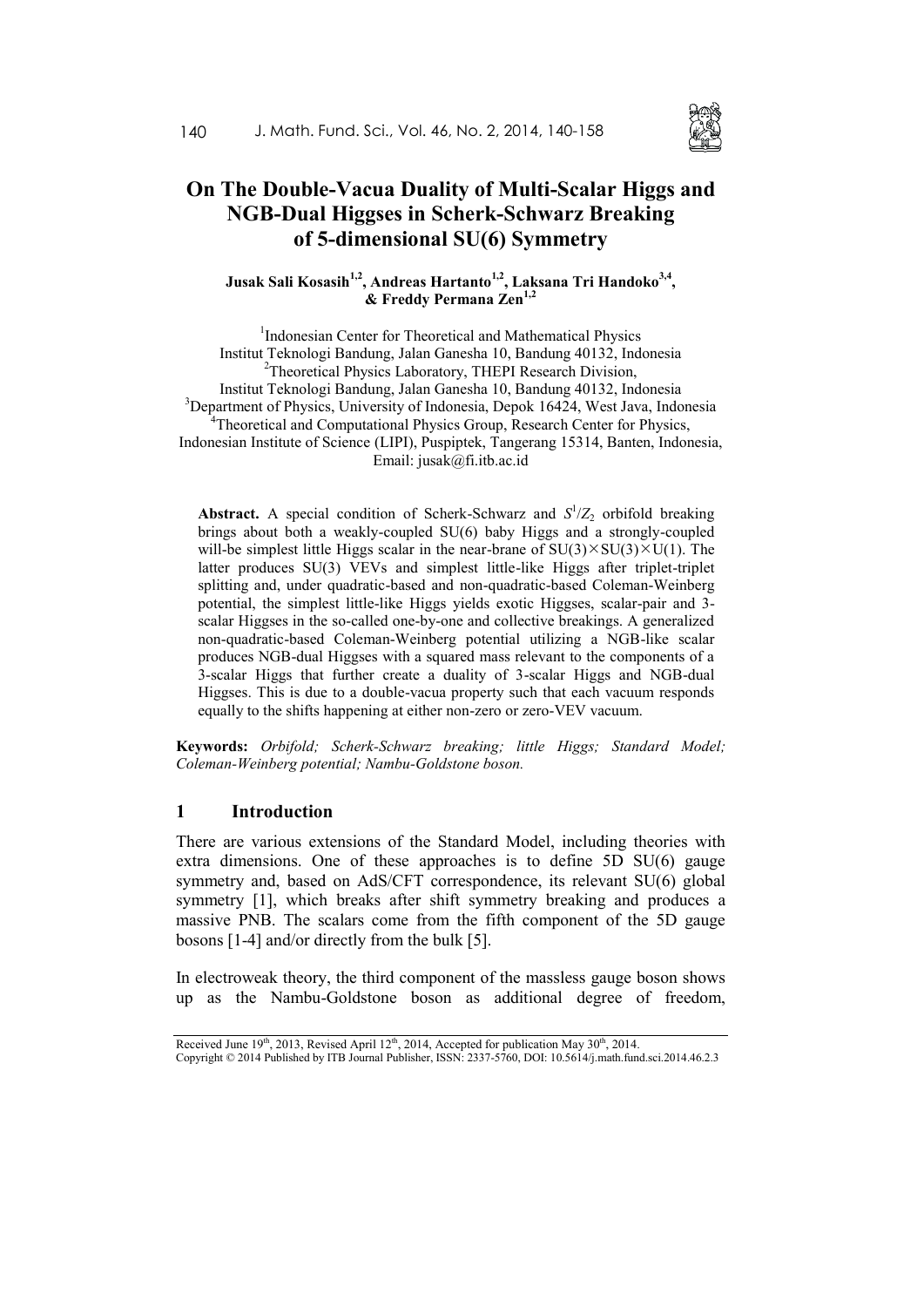transforming the gauge boson into a massive state. The third component of isospin is used to construct a holonomy in  $SU(2)_L \times U(1)_Y$ , which is extended to 5D  $SU(2) \times U(1)$  by replacing the 3rd isospin component with the fifth component of the 5D gauge boson as a phase factor of the holonomy [6]. The symmetry is broken if the fifth component has non-zero VEV.

It is clear that through the 3rd isospin component, a correspondence between the Nambu-Goldstone boson and the broken fifth component of the 5D gauge boson is established as the basis for constructing a generalized Coleman-Weinberg potential.

In [7], special conditions of Scherk-Schwarz mechanisms are utilized to resolve the problem of breaking the SU(6) GUT. The trivial and non-trivial breaking patterns are simultaneously realized by compactification on the *S* 1 /*Z*<sup>2</sup> orbifold in the 5-dimensional SU(6) model, where only the (pseudo) non-trivial condition demands the existence of scalar bosons. This condition facilitates the periodic 5D scalar [1,3,8-18] with extra-dimensional global symmetry in a small extra dimension, the so-called near-brane area [1,7]. In the near-brane area, the first symmetry breaking of 5D SU(6) $\rightarrow$ 4D SU(6) is triggered by the Scherk-Schwarz mechanism and followed by trivial and pseudo non-trivial orbifold breaking [4-8] to produce an SU(6)-origin little (baby) Higgs scalar as the origin of SU(6) will-be simplest little Higgs and SU(6) baby Higgs scalars successively [7]. The second symmetry breaking 4D SU(6) $\rightarrow$ 4D SU(3)  $\times$  $SU(3) \times U(1)$  is induced by a  $SU(6)$  little-like Higgs through orbifold-based field redefinition and the broken shift symmetry in the lower-near-brane [1,4,7]. The VEVs are obtained from two Scherk-Schwarz parameters [2,6,19-20].

In this paper, the 5D model is constructed based on [7] together with Scherk-Schwarz and  $S^1/Z_2$  orbifold breaking. The model makes use of a near-brane Coleman-Weinberg potential and its generalized version on which the quantum route of the SU(6) will-be simplest little Higgs scalar will be based. One can immediately predict the birth of the simplest little Higgs from the SU(6) will-be simplest little Higgs based on pseudo non-trivial breaking where  $SU(3)$   $\times$  $SU(3) \times U(1)$  symmetry shows up. Here, the emerging of one-by-one and collective breaking potentials and Higgses are discussed. Moreover an NGBlike scalar is established and a generalized Coleman-Weinberg potential is constructed, which, after some simplification, produces the components of the above multi-scalar Higgs. Before closing the paper, a brief discussion on the duality of the two types of Higgses in a double vacua is given.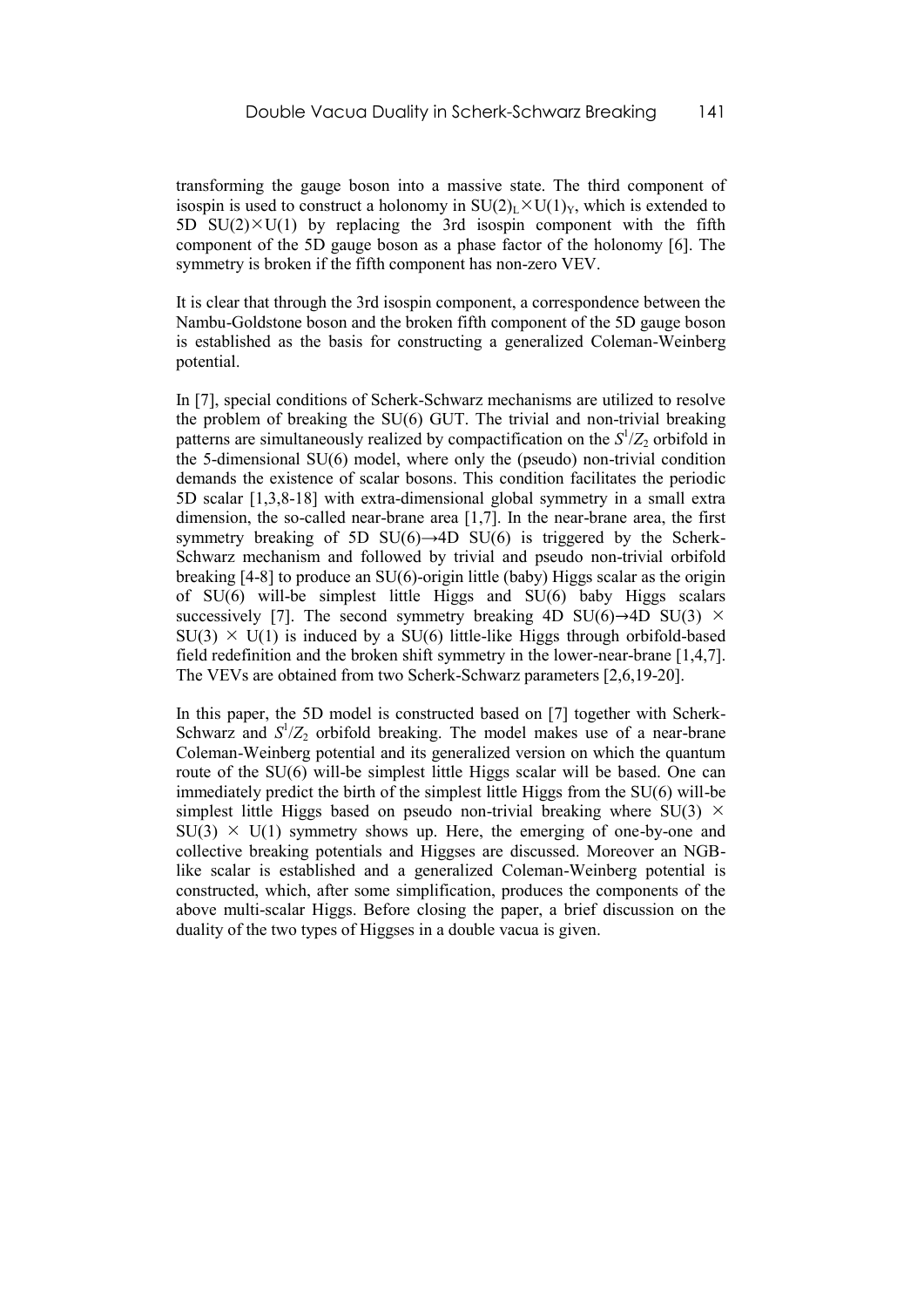# **2 The 5D SU(6) Breaking Formalism**

#### **2.1 The Scherk-Schwarz and Orbifold Breaking**

In the 5D theory, compactified on the  $S^1/Z_2$  orbifold with the Scherk-Schwarz twist, the field obeys,

$$
\Phi(x, y + 2\pi R) = e^{2i\pi\omega Q} \Phi(x, y),\tag{1}
$$

where  $R$  is the compactification radius. The symmetry generated by  $Q$  is broken by the 5D kinetic term, while the one generated by  $Q'$  is unbroken if  $Q'(Q)$ satisfies the following (anti)commutative relation [6],

$$
\{\omega Q, Z_2\} = \omega \{Q, Z_2\} = 0, \quad [Q', Z_2] = 0. \tag{2}
$$

We now apply the preceding discussion on the  $S^1/Z_2$  orbifold to SU(6) [5,6].  $Z_2$ for SU(6) can be constructed as follows,

$$
Z_2 = \text{diag}\left( \begin{pmatrix} 1 & 0 \\ 0 & 1 \end{pmatrix}, \begin{pmatrix} 1 & 0 \\ 0 & -1 \end{pmatrix}, \begin{pmatrix} -1 & 0 \\ 0 & -1 \end{pmatrix} \right).
$$
 (3)

This form satisfies the boundary conditions of the  $S^1/Z_2$  orbifold suitable to realize the symmetry breaking  $SU(6) \rightarrow SU(3) \times SU(3) \times U(1)$  in a non-trivial pattern. A special condition emerges from the anti-commutator in Eq. (2) if  $\omega \neq$ 0,  $Z_2$  as in Eq. (3), and  $Q = 0$ , which defines a pseudo non-trivial pattern with 5D  $SU(6) \rightarrow 4D SU(6)$ . This means dimensional deconstruction does not bring gauge symmetry breaking. The same result is obtained if one takes  $Z_2 = U$  in the commutator in Eq. (2), where  $U = Z_2^{(1)}Z_2^{(2)} = I_6$ , as shown by Eq. (3), which demands all SU(6) generators for *Q'* to be unbroken, hence defining a trivial pattern. Both patterns facilitate SU(6) little-like bosons in massless state.

## **2.2 The 5D-Model and SU(6) Would-be Baby (Little) Higgs**

We adopt the 5D-model with 4D particles in 2 branes and 5D gauge bosons with scalar bosons in the bulk. The two branes correspond to the fixed points *y*  $= 0$  and  $y = \pi R$  of the  $S^1/Z_2$  orbifold.

With  $\tilde{\Phi}$  in the fundamental representation of SU(6), the bulk scalar boson  $\Phi(x, y)$  can be expressed as periodic scalar field  $\tilde{\Phi}$  via the relation [6],

$$
\Phi(x, y) = e^{i\omega Q_v y/R} \, \widetilde{\Phi}(x, y), \tag{4}
$$

with  $Q_v$  is the broken generators of SU(6) in the VEV direction [4,6].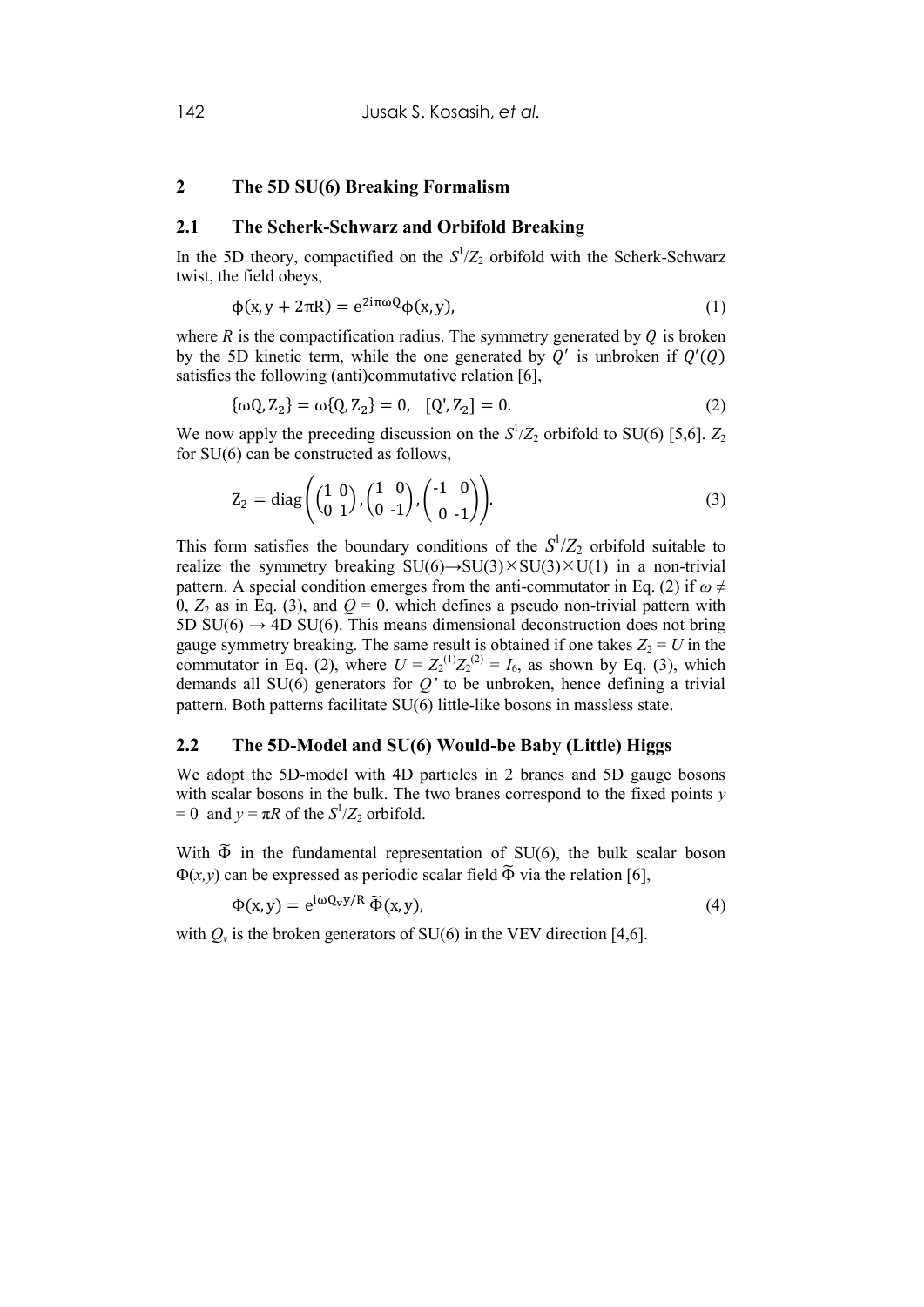Under the gauge-Higgs Unification Principle [7,8],  $\widetilde{\Phi}$  has Kaluza-Klein (KK) expansion forms for the even ( $y = 0$ ) and odd ( $y = \pi R$ ) scalars due to parity splitting under the dimensional deconstruction, as follows, resp.

$$
\widetilde{\Phi}_{+}^{(i)} = \frac{1}{\sqrt{\pi R}} \left[ \widetilde{\Phi}_{+}^{0}(x) \right]_{i} + \sqrt{\frac{1}{\pi R}} \sum_{n=2}^{\infty} \left[ \widetilde{\Phi}_{+}^{n}(x) \right]_{i} \cos\left(\frac{ny}{R}\right),\tag{5}
$$

$$
\widetilde{\Phi}_{.}^{(i)} = \sqrt{\frac{1}{\pi \mathcal{R}}} \sum_{n=1}^{\infty} \left[ \widetilde{\Phi}_{.}^{n}(x) \right]_{i} \sin \left( \frac{ny}{\mathcal{R}} \right),\tag{6}
$$

where  $\widetilde{\Phi}_{\pm}^{(1)}$  $_{+}^{(i)}$ , i = 1,2 are the original bulk scalars.

At the orbifold singular points, which are 4D and have twist factors  $T_g = +1$  for  $y = 0$  and  $T_g = -1$  for  $y = \pi R$ , two non-zero VEVs can be assigned at one fixed point, without losing any generality [7],

$$
v = \frac{1}{\sqrt{\pi R}} (0 \ 0 \ f_1 \ 0 \ 0 \ 0)^T, \ v = \frac{1}{\sqrt{\pi R}} (0 \ 0 \ 0 \ 0 \ 0 \ f_2)^T, \text{ for } y = 0. \tag{7}
$$

The parametrization of the SU(6) would-be baby (little) Higgs is governed by the number of scalar doublets that can be arranged in a  $6\times6$  matrix. Thus, it depends on the number of generated NGBs through the condition [7],

$$
a'_{jk}\widetilde{\Phi}_k \neq 0, \quad (\widetilde{\Phi}_k)_{01} = v, \quad (\widetilde{\Phi}_k)_{02} = v', \tag{8}
$$

with  $a' = 1, \ldots, 35$ . Eq. (8) gives a total of 22 free NGBs. Finally, one has 8 scalar bosons that create 4 scalar doublets to be assigned as the SU(6) would-be baby (little) Higgs as follows [7],

$$
\theta = \frac{1}{f} \begin{pmatrix} (0)_{3\times 3} & \begin{pmatrix} (0)_{2\times 2} & (h)_{2\times 1} \\ (h^{\dagger})_{1\times 2} & 0 \end{pmatrix} \\ \begin{pmatrix} (0)_{2\times 2} & (h^{\dagger})_{2\times 1} \\ (h^{\dagger})_{1\times 2} & 0 \end{pmatrix}, \end{pmatrix}, \tag{9}
$$

where  $f^2 = f_1^2 + f_2^2$ . The scalar doublets *h* and *h'* are would-be SM Higgses.

The exponential forms of the IR near-brane 4D SU(6) scalars follow directly from Eq. (5), Eq. (7) and Eq. (9)

$$
\widetilde{\Phi}_{+}^{(1)}\left[\widetilde{\Phi}_{+}^{(2)}\right] = e^{\frac{i f_{2}\left[i f_{1}\right]}{f_{1}}\left(\begin{pmatrix} (0)_{3\times 3} & \binom{(0)_{2\times 2} & h}{h^{+}} \\ (0)_{2\times 2} & h^{'} \end{pmatrix} \begin{pmatrix} h^{+} & 0 \\ 0 & h^{+} \end{pmatrix}\right) V\left[v^{'}\right].
$$
\n(10)

This is similar to the principle of PNB parametrization in the simplest little Higgs [3,13,15], and they are named SU(6) would-be baby (little) Higgses.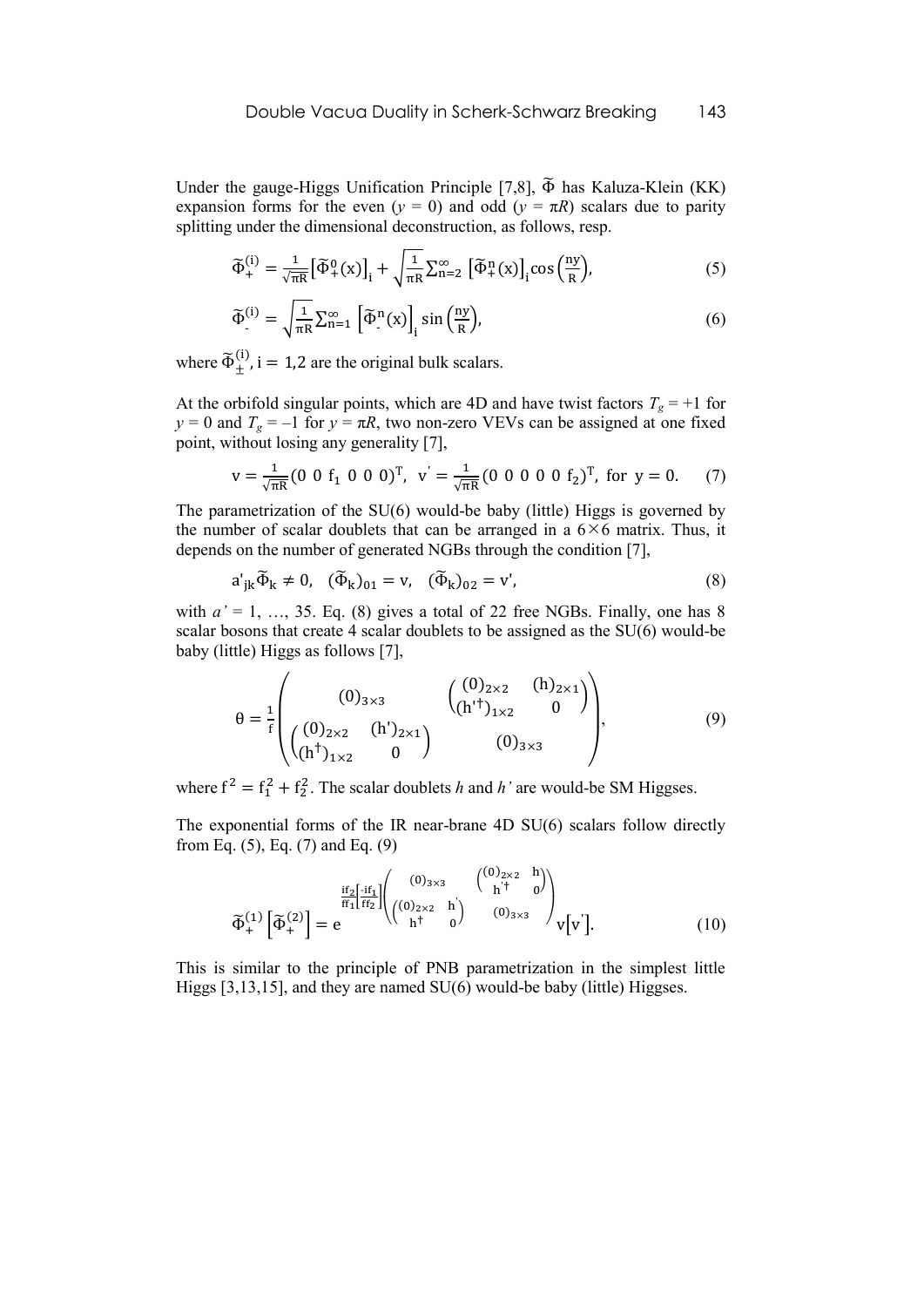## **2.3 Near-Brane Coleman-Weinberg Potential and Baby Higgs**

Accordingly, the Lagrangian can be written as

$$
L_5^{\text{SU(6)}} = D^{\text{M}} \Phi^{\dagger} D_{\text{M}} \Phi, \quad M = (\mu, y), \tag{11}
$$

where  $\Phi = (\Phi_1, \Phi_2, \Phi_3, \Phi_4, \Phi_5, \Phi_6)^T \equiv [\Phi_k]$ ,  $k = 1, 2, \dots, 6$  is a scalar boson sextet of SU(6), and scalar field  $\Phi$  is re-expressed as periodic scalar field  $\tilde{\Phi}$  via the following relation [6], which is identical to Eq.(4),

$$
\Phi(x, y) = e^{iQ_V \alpha} \, \widetilde{\Phi}(x, y), \, \alpha = \frac{\omega y}{R}.
$$
\n(12)

Defining  $D_{\mu}$  and  $D_{\nu}$  as 4D and fifth-dimension covariant derivatives respectively, with  $T^a = \lambda^a/2 = T_a$ , while  $g_5$  is the 5D coupling constant,

$$
D_{\mu} = \partial_{\mu} - ig_5 A_{\mu}^a T_a, \quad D^{\mu} = \partial^{\mu} + ig_5 A_{\alpha}^{\mu} T^a
$$
  

$$
D_{y} = \partial_{y} + ig_5 A_{y}^a T_a, \quad D^y = \partial^y - ig_5 A_{a}^y T^a,
$$
 (13)

the bulk,  $L_5^{\text{SU(6)}} = L_{\mu}^{\text{brane}} + L_{(\theta y),y}^{\text{near-brane}} + L_y^{\text{SU(6)}}$ , can be separated from the 4D near-brane Lagrangian, which is just in between the brane and the bulk.

Setting  $Q_v = 0$  for the SU(6) upper-near-brane (thus eliminating the Lorentz invariant-violating term), the Lagrangians, after Scherk-Schwarz but prior to orbifold breaking, can be expressed as follows,

$$
L_{\mu}^{\text{brane}} = D^{\mu} \tilde{\Phi}^{\dagger} D_{\mu} \tilde{\Phi}, \tag{14}
$$

$$
L_y^{\text{SU(6)}} = D^y \tilde{\Phi}^\dagger D_y \tilde{\Phi} + i g_5 \left( A_y^a T_a \tilde{\Phi} D^y \tilde{\Phi}^\dagger - A_a^y T^a \tilde{\Phi}^\dagger D_y \tilde{\Phi} \right).
$$
 (15)

For  $L_{(\theta y),y}^{\text{near-brane}}$  two cases are based on shift-symmetry-breaking parameter  $(\theta \alpha)$ (or  $(\theta y)$  due to  $\alpha = \omega y/R$ ) as follows: in the upper-near-brane where shift symmetry is intact and  $\theta$  is small,  $(y \sim 0, (\theta y) \to 0)$ ,  $D^{\mu} \tilde{\Phi}^{\dagger} = D_{\mu} \tilde{\Phi} = 0$  due to  $\partial^{\mu} \theta$  (or  $\partial_{\mu} \theta$ )  $\rightarrow$  0, while in the lower-near-brane, where shift symmetry is broken and ( $\theta$ y)-term and  $\theta$  are significant, one finds ( $y \sim 0$ , ( $\theta$ y)  $\rightarrow \mu \neq 0$ ),  $D^{\mu} \tilde{\Phi}^{\dagger} \neq D_{\mu} \tilde{\Phi} \neq 0$  due to the significant value of  $\partial^{\mu} \theta (\partial_{\mu} \theta)$ . Noting  $\mathcal{L}_{(\theta y),y}^{\text{near-brane}} = \mathcal{L}_{\mu}^{\text{brane}}$  and  $\mathcal{L}_{(\theta y),y}^{\text{near-brane}} = \mathcal{L}_{y}^{\text{near-brane}}$ , one gets for the upper-nearbrane,

$$
L_y^{\text{near-brane}} = \delta(y) \left\{ \frac{1}{2} g_5^2 \tilde{\Phi}^\dagger A_a^y A_y^a \tilde{\Phi} \right\},\tag{16}
$$

and for the lower-near-brane, for the reason which will be clear after Eq. (19),

$$
L_{\mu}^{\text{near-brane}} = V_{\mu}^{(6)},\tag{17}
$$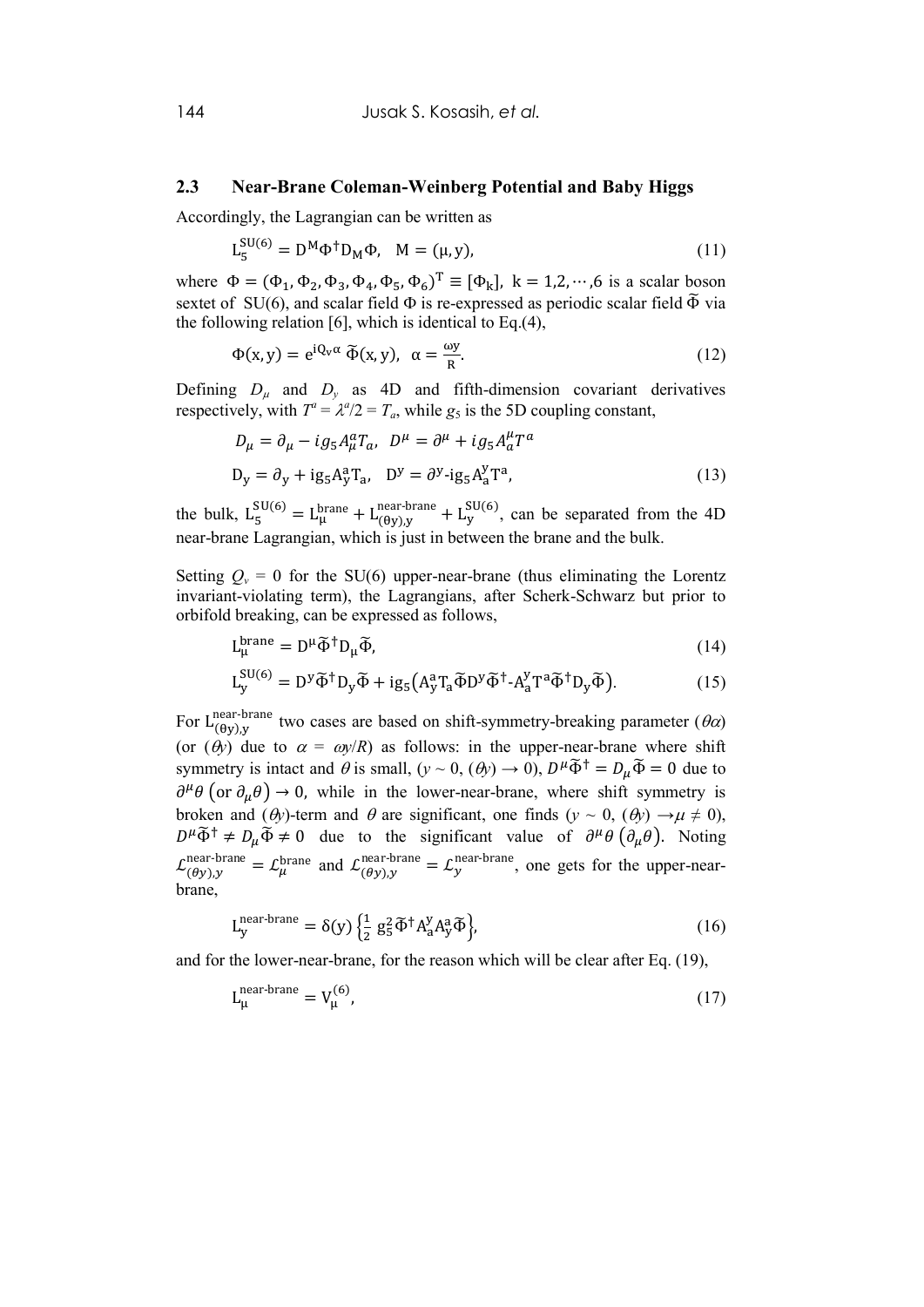where  $V_{\mu}^{(6)}$  will turn out to be  $V_{\mu}^{(6)}$  in Eq. (26).

Eq. (14) reflects the condition in the brane  $(y = 0, \mu)$ , while Eq. (15) is for the far-distant out-of-brane condition  $(y > 0, \mu)$ .

For the upper-near-brane area Neumann the boundary condition dictates  $D^{y} \tilde{\Phi}^{\dagger} = D_{y} \tilde{\Phi} = 0$  and, based on the property of extra-dimensional dominance, makes Eqs. (14) and (15) zero. This shows that Eq. (16) is the only upper-nearbrane equation with  $\partial(y) \neq 0$  for  $y \sim 0$  and under both trivial and pseudo nontrivial breaking conditions,  $Q_v = 0$ , we obtain  $(\tilde{\Phi}^{(i)} = \tilde{\Phi}_+^{(i)})$  $i)_{+}(x)$  and  $\widetilde{\Phi}^{(i)\dagger}$  $\widetilde{\Phi}_+^{(l)}$  $_{+}^{(i)\dagger}(x))$ 

$$
L_y^{\text{near-brane}} = \frac{1}{2} g_5^2 \left( \widetilde{\Phi}^{(i)\dagger} A_a^y \right) \left( A_y^a \widetilde{\Phi}^{(i)} \right) i = 1, 2. \tag{18}
$$

In this upper-near-brane bulk (extradimensionally-dominated space) under the provision of pseudo non-trivial orbifold breaking, by which  $\hat{A}^y_{\hat{a}}T^{\hat{a}}$  and  $A^{\hat{a}}_{y}T_{\hat{a}}$ produce a upper-near-brane scalar due to gauge-scalar unification [2,4], one has the relations (sextet out of  $2 \times 9$  broken  $A_{\hat{a}}^{\hat{y}}$  and  $A_{\hat{y}}^{\hat{a}}$ ) as follows

$$
A_{\hat{a}}^y T^{\hat{a}} \supset \widetilde{\Phi}^{(j)}, \quad A_y^{\hat{a}} T_{\hat{a}} \supset \widetilde{\Phi}^{(j)\dagger}.
$$

 $\tilde{\Phi}^{(j)}$  (or  $\tilde{\Phi}^{(j)\dagger}$ ) is a diagonal 3×3 sub-matrix component of the 6×6 matrix of  $A_{\hat{a}}^{\gamma}T^{\hat{a}}$  (or  $A_{\gamma}^{\hat{a}}T_{\hat{a}}$ ) due to hermitian conjugacy and the condition  $D^{\mu}\tilde{\Phi}^{\dagger}$  $D^{\mu}A^{\hat{\alpha}}_{\gamma}T_{\hat{\alpha}} = 0$ ,  $D_{\mu}\tilde{\Phi} = D_{\mu}A^{\gamma}_{\hat{\alpha}}T^{\hat{\alpha}} = 0$ . In the lower-near-brane  $D^{\mu}\tilde{\Phi}^{\dagger} \neq D_{\mu}\tilde{\Phi} \neq 0$ due to the significant  $\partial^{\mu} \theta (\partial_{\mu} \theta)$  because of the dominant 4D property. Eq. (18) provides the quartic term with *i* index to label the original scalar boson in Eq. (18), which, using  $\tilde{\Phi}^{(j)}$  as diagonal component of  $A_{\hat{a}}^y T^{\hat{a}}$  and  $\lambda_y^{(6)} = g_5^2$ , can be rewritten as

$$
V_{y}^{(6)} = \lambda_{y}^{(6)} (\tilde{\Phi}^{(i)\dagger} \tilde{\Phi}^{(j)}) (\tilde{\Phi}^{(j)\dagger} \tilde{\Phi}^{(i)}).
$$
\n(20)

This scalar lives below energy scale  $\Lambda^{NP}_{(6)}$  and can be represented by SU(6) baby Higgses that are defined by zero mode approximation in the lowest order perturbation and can be written as (*P*: perturbative),

$$
\widetilde{\Phi}^{(1)}_{+,P}(x) = v(1 + \frac{if_2}{f_1} \theta(x)), \widetilde{\Phi}^{(2)}_{+,P}(x) = v'(1 - \frac{if_1}{f_2} \theta(x)).
$$
\n(21)

Eq. (21) brings us to the orbifold-based field redefinition as follows,

$$
\widetilde{\Phi}^{(1)'}_{+,P}(x) = \widetilde{\Phi}^{(1)}_{+,P}(x) - v + v', \widetilde{\Phi}^{(2)'}_{+,P}(x) = \widetilde{\Phi}^{(2)}_{+,P}(x) - v' + v.
$$
\n(22)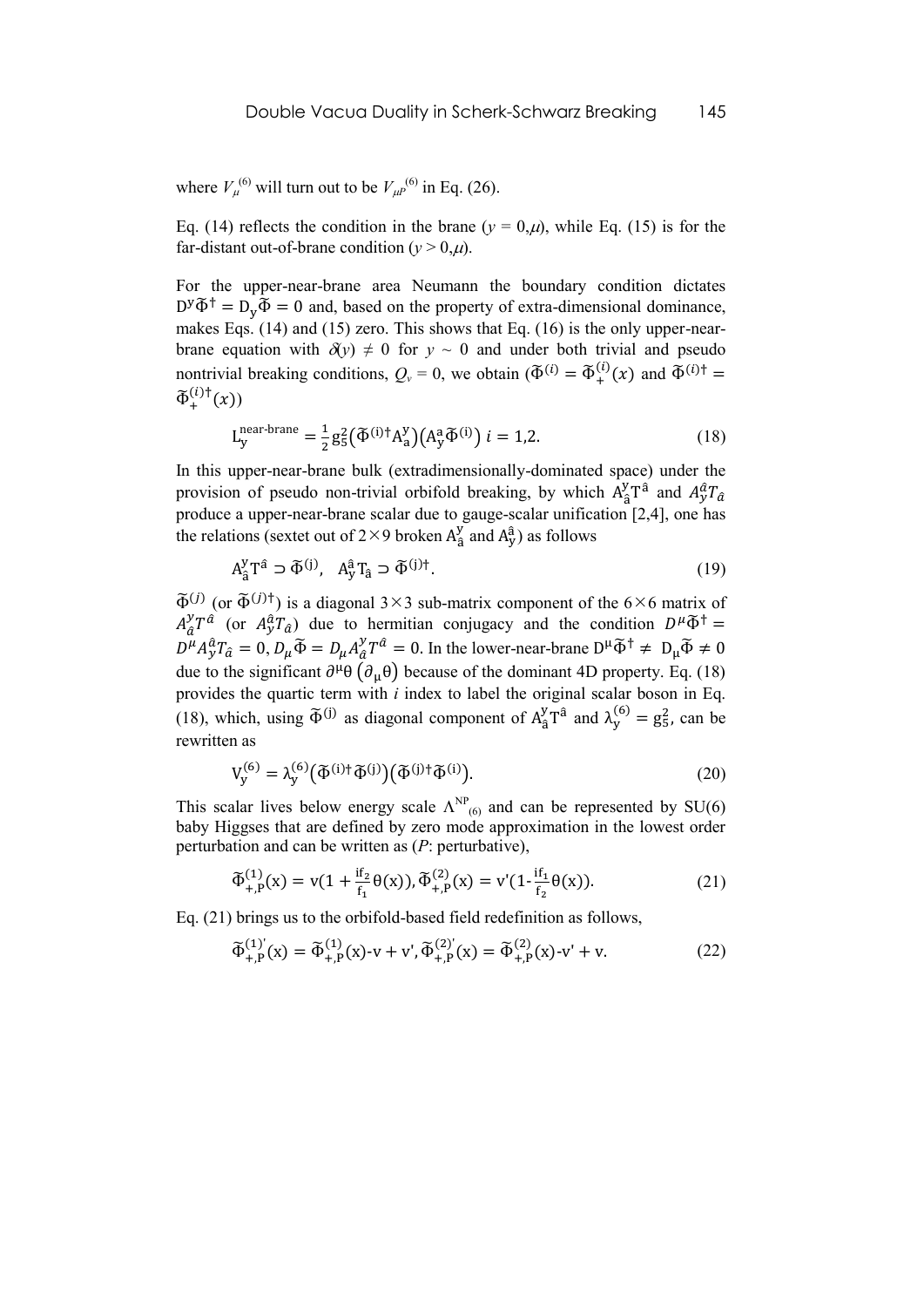Surprisingly, the new  $\tilde{\Phi}_{+}^{(i)}$  $_{+P}^{(i)}(x)$ , i = 1,2 are split into triplets of SU(3) little-like Higgses in accordance to

$$
\widetilde{\Phi}_{+,P}^{(1)'}(x) = \begin{pmatrix} 0_{3 \times 1} \\ \phi_P^{(1)} \end{pmatrix}, \quad \widetilde{\Phi}_{+,P}^{(2)'}(x) = \begin{pmatrix} \phi_P^{(2)} \\ 0_{3 \times 1} \end{pmatrix},\tag{23}
$$

where, with  $\Delta f = f_2 - f_1$ , SU(3) little-like Higgs triplets are defined as

$$
\Phi_{\rm P}^{(1)} = \frac{1}{\sqrt{\pi R}} \left[ \left\{ \left( 1 + \frac{\Delta f}{f_1} \right) + \frac{\text{i}f_2}{f_1 f} \left( \begin{array}{c} (0)_{2 \times 2} & h \\ h^{\dagger} & 0 \end{array} \right) \right\} \begin{pmatrix} 0 \\ 0 \\ f_1 \end{pmatrix} \right],\tag{24}
$$

$$
\Phi_{\mathbf{P}}^{(2)} = \frac{1}{\sqrt{\pi R}} \left[ \left\{ \left( 1 - \frac{\Delta f}{f_2} \right) - \frac{\mathrm{i} f_1}{f_2 f} \left( \begin{array}{c} (0)_{2 \times 2} & h \\ h^{\dagger} & 0 \end{array} \right) \right\} \begin{pmatrix} 0 \\ 0 \\ f_2 \end{pmatrix} \right].
$$
 (25)

The potential of the SU(6) baby Higgses follows from Eq. (17) and (20) by replacing  $\lambda_y^{(6)} \rightarrow \lambda_{\mu}^{(6)}$ , for  $i,j = 1,2$ , and  $\tilde{\Phi}_{+,P}^{(1)} \sim \tilde{\Phi}_{+}^{(1)}$  $_{+P}^{(j)}$  for  $i \neq j$ . From Eq. (23) one finds  $\widetilde{\Phi}_{+,P}^{(i)'\dagger} \widetilde{\Phi}_{+,P}^{(j)} = 0$  for  $i \neq j$ . Therefore Eq. (20) is rewritten as

$$
V_{\mu P}^{(6)} = \lambda_{\mu P}^{(6)} \left\{ \left( \tilde{\Phi}_{+,P}^{(1)^\dagger} \tilde{\Phi}_{+,P}^{(1)^\dagger} \right)^2 + \left( \tilde{\Phi}_{+,P}^{(2)^\dagger} \tilde{\Phi}_{+,P}^{(2)^\dagger} \right)^2 \right\},\tag{26}
$$

which is the sum of potentials of three Higgses [7].

### **3 SU(3)-Origin Higgses from SU(6) Near-Brane**

# **3.1 The Strongly-Coupled SU(6) will-be Simplest Little Higgs Scalar**

Let us start with the upper-near-brane Lagrangian, which is basically a quartic potential [7] in Eq. (20), where  $\lambda_y^{(6)}$  is the coupling constant of the upper-nearbrane, while  $\tilde{\Phi}^{(i)}_{+}$  $_{+}^{(i)}$  and  $\widetilde{\Phi}_{+}^{(j)}$  $_{+}^{(j)}$  are the SU(6)-origin would-be little (baby) Higgs bosons as expressed in Eq. (10) [7].

The Lagrangian in the lower-near-brane can be obtained from Eq. (20) by replacing  $\lambda_y^{(6)} \rightarrow \lambda_{yNP}^{(6)}$  and  $\widetilde{\Phi}_+^{(1)} \rightarrow \widetilde{\Phi}_+^{(1)}$  $\widetilde{\Phi}^{(i)}_+$ ,  $\widetilde{\Phi}^{(j)}_+$   $\rightarrow$   $\widetilde{\Phi}^{(j)}_+$  $_{+}^{(j)}$  as follows,

$$
L_{y}^{\text{near-brane}} = V_{yNP}^{(6)} = \lambda_{yNP}^{(6)} \tilde{\Phi}_{+}^{(i)\dagger} \tilde{\Phi}_{+}^{(j)\dagger} \tilde{\Phi}_{+}^{(j)\dagger} \tilde{\Phi}_{+}^{(i)\dagger}, \qquad (27)
$$

where  $\lambda_{yNP}^{(6)}$  is the coupling constant of the lower-near-brane.  $\tilde{\Phi}_{+}^{(1)}$  $_{+}^{\text{(i)}{}',\widetilde{\Phi}_{+}^{\text{(j)}}}$  $_{+}^{(j)}$  are the SU(6) will-be simplest little Higgs bosons, which can be written as [7],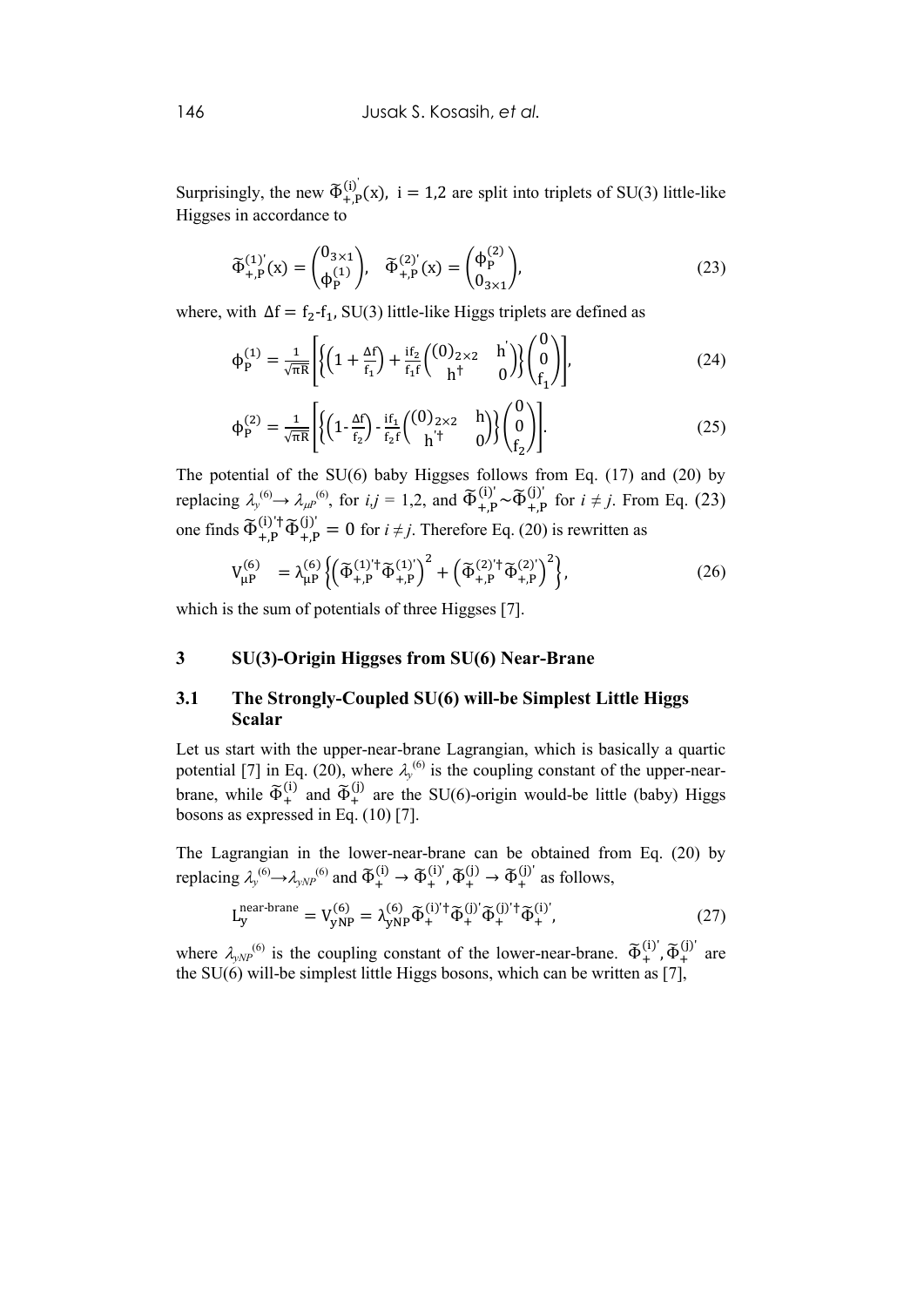$$
\widetilde{\Phi}_{+}^{(1)^{'} } = \begin{pmatrix} \phi_{0}^{(1)} \\ \phi_{1}^{(1)} \end{pmatrix}, \quad \widetilde{\Phi}_{+}^{(2)^{'} } = \begin{pmatrix} \phi_{-}^{(2)} \\ \phi_{0}^{(2)} \end{pmatrix}, \tag{28}
$$

with the following SU(3) VEV triplets,

$$
\Phi_0^{(1)}\left[\Phi_0^{(2)}\right] = \frac{1}{\sqrt{\pi R}} \begin{pmatrix} 0\\0\\f_1 \end{pmatrix} \begin{pmatrix} 0\\0\\f_2 \end{pmatrix} = \begin{pmatrix} 0\\0\\f_1 \end{pmatrix} \begin{pmatrix} 0\\0\\f_2 \end{pmatrix}.
$$
 (29)

One finally obtains the SU(3) simplest-like little Higgs with  $\theta \rightarrow \theta'$  as

$$
\Phi^{(1)}[\Phi^{(2)}] = e^{\frac{i\vec{r}_2}{f_1\vec{r}} \left[\frac{i\vec{r}_1}{f_2\vec{r}}\right] \begin{pmatrix} 0 & 0 & \text{H} \\ 0 & 0 & \text{H} \\ \text{H}^{\dagger} & 0 \end{pmatrix} \begin{pmatrix} 0 & 0 & \text{H} \\ 0 & 0 & \text{H} \\ \text{H}^{\dagger} & 0 \end{pmatrix} \begin{pmatrix} 0 & 0 & \text{H} \\ 0 & 0 & \text{H} \\ \text{H}^{\dagger} & 0 \end{pmatrix}} \Phi_0^{(1)}[\Phi_0^{(2)}],
$$
(30)

where  $f_i' = \frac{1}{\sqrt{\pi}}$  $\frac{1}{\sqrt{\pi R}}f_i$ ,  $f^2 = f_1^2 + f_2^2$ ,  $H(H') = \frac{1}{\sqrt{\pi}}$  $\frac{1}{\sqrt{\pi R}}h(h')$ .

# **3.2 The Lower-Near-Brane SU(3) One-by-One and Collective Breaking Potentials and Higgses**

Eq. (27) can be rewritten in the following form,

$$
V_{yNP}^{(6)} = V_{yNP}^{(6)}(i = j) + V_{yNP}^{(6)}(i \neq j),
$$
\n(31)

$$
V_{\text{yNP}}^{(6)}(i=j) = \lambda_{\text{yNP}}^{(6)} \left( \tilde{\Phi}_{+}^{(i)\dagger} \tilde{\Phi}_{+}^{(i)\dagger} \right)^{2}, \ i = 1, 2,
$$
 (32)

$$
V_{yNP}^{(6)}(i \neq j) = \lambda_{yNP}^{(6)} \left( \tilde{\Phi}_{+}^{(1)\dagger} \tilde{\Phi}_{+}^{(2)\dagger} \tilde{\Phi}_{+}^{(2)\dagger} \tilde{\Phi}_{+}^{(1)\dagger} + \tilde{\Phi}_{+}^{(2)\dagger} \tilde{\Phi}_{+}^{(1)\dagger} \tilde{\Phi}_{+}^{(1)\dagger} \tilde{\Phi}_{+}^{(2)\dagger} \right), \quad (33)
$$

while Eq. (32) can also be expressed as follows

$$
V_{yNP}^{(6)}(i = j) = V_{yNP(0)}^{(6)} + V_{yNP(1)}^{(6)} + V_{yNP(2)}^{(6)}.
$$
\n(34)

In case the term  $([1] + iQ_i\alpha)(f'_i/f'_j)^2\theta_i^2$ ,  $i \neq j = 1,2$  becomes significant with respect to  $(f_i/f_j)\theta_i Q_i \alpha$ ,  $i \neq j = 1,2$ , then  $\tilde{\Phi}_+^{(i)}$  $_{+}^{(1)}$  (with its element  $\phi^{(1)}$ ) and  $\tilde{\Phi}_{+}^{(2)}$  $(2)$ (with its element  $\phi^{(2)}$ ) have different rates in achieving the shift symmetry breaking, i.e. one-by-one breaking.

With  $V_{yNP(0)}^{(6)} = f_1^{'4} + f_2^{'4}$  (neglectable with correct adjustment) one can consequently treat each remaining term separately, for farther-from-brane space, after substituting Eq. (29) and (30) into the equations below,

$$
V_{\text{yNP}(1)}^{(6)} = \lambda_{\text{yNP}(i=j=1)}^{(6)} \left\{ 2 \left( \phi_0^{(1)\dagger} \phi_0^{(1)} \right) \phi^{(1)\dagger} \phi^{(1)} + \left( \phi^{(1)\dagger} \phi^{(1)} \right)^2 \right\}, \quad (35)
$$

$$
V_{yNP(2)}^{(6)} = \lambda_{yNP(i=j=2)}^{(6)} \left\{ 2\phi^{(2)\dagger} \phi^{(2)} \left( \phi_0^{(2)\dagger} \phi_0^{(2)} \right) + \left( \phi^{(2)\dagger} \phi^{(2)} \right)^2 \right\}, \quad (36)
$$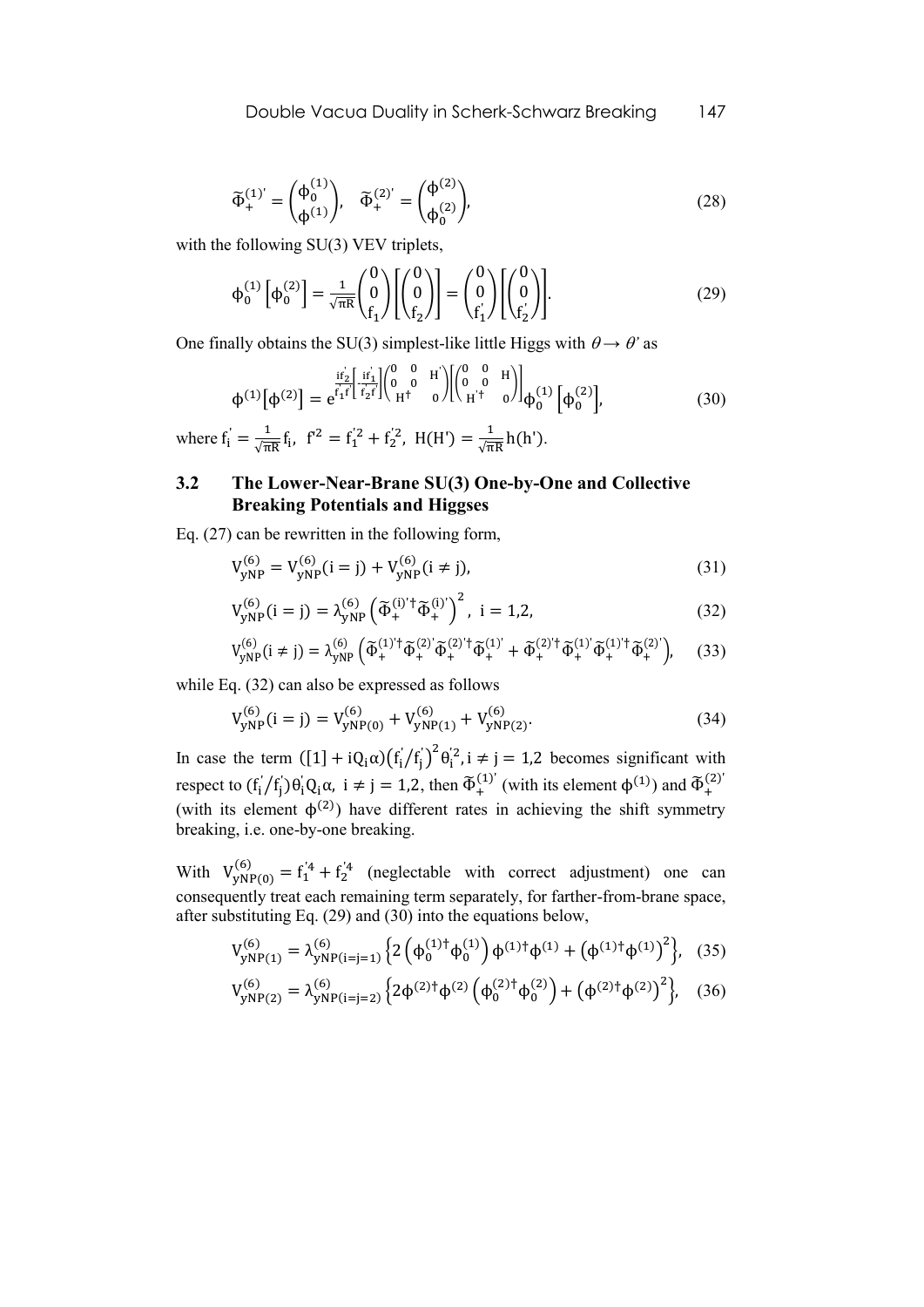and immediately get the following potentials

$$
V_{\text{yNP}(1)}^{(6)} \left[ V_{\text{yNP}(2)}^{(6)} \right] = \lambda_{\text{yNP}}^{(6)} \left( \frac{2f_1^2 f_2^2}{f_2^2} + \frac{f_2^4 \left[ f_1^4 \right]}{4f^4} (v'')^2 \right) H^{1\dagger} H'' + \lambda_{\text{yNP}}^{(6)} \left( \frac{f_2^4 \left[ f_1^4 \right]}{4f^4} \left( H^{1\dagger} H'' \right)^2 \right), \tag{37}
$$

where  $H'' = H'-H$ , and

$$
\langle H'' \rangle = \frac{1}{\sqrt{2}} \begin{pmatrix} 0 \\ v' \end{pmatrix}, \quad \text{Tr} (H'' H''^{\dagger}) = \frac{1}{2} (v'')^2,\tag{38}
$$

with  $O(v'') \sim O(100 \text{ GeV})$  and  $\lambda_{vNP}^{(6)} \rightarrow \lambda^{(3)}$  due to the triplets in Eqs. (29-30).

With  $m_{H''_2}^2 \sim m_{H''_2}^2$  and  $\lambda_{yNP}^{(6)}$  replaced by  $\lambda^{(3)}$ , it follows,

$$
m_{H_i^{\nu}}^2 = \frac{g^{4}}{16\pi^2} \frac{\lambda^{(3)}}{f^2} (2f_1^{2}f_2^{2}) \log\left(\frac{\Lambda_{(3)}^2}{\mu_{H_i^{\nu}}^2}\right), \quad i = 1, 2,
$$
 (39)

 $O(\mu_{H_i}) \sim O(v'') \sim O(100 \text{ GeV})$ . If the SU(6) parameters,  $\Lambda_{(6)}^{ZP}$ , g, and  $\lambda_{\mu}^6$ , are replaced with SU(3) parameters,  $\Lambda^{(3)}$ , g' and  $\lambda^{(3)}$ , then Eq. (39) can be seen as a pair of SU(6)-origin light Higgses brought from SU(6)-level [7] down to SU(3) level. This pairing condition is important for understanding the multicomponent Higgs that shows up as an intermediate Higgs.

Shift symmetry breaking happens for  $\tilde{\Phi}_{+}^{(1)}$  $_{+}^{(1)}$  and  $\widetilde{\Phi}_{+}^{(2)}$  $\binom{2}{+}$  at the same time, and contribution of its elements,  $\phi^{(1)}$  and  $\phi^{(2)}$ , takes place simultaneously. This is the only way  $V_{vNP}^{(6)}$  ( $i \neq j$ ) can have stable and fixed values but, as a side effect,  $V_{yNP(1)}^{(6)}$  and  $V_{yNP(2)}^{(6)}$  in Eq. (34) must be included on top of  $V_{yNP}^{(6)}$  (i  $\neq$  j) under a single vacuum. Excluding the constant potential  $V_{yNP(0)}^{(6)}$ , one finally has

$$
V_{yNP}^{(6)} = V_{yNP}^{(6)}(i \neq j) + V_{yNP(1)}^{(6)} + V_{yNP(2)}^{(6)},
$$
\n(40)

where  $V_{yNP}(i \neq j)$  can be separated into  $V_{yNP(3)}^{(6)}$  and  $V_{yNP(4)}^{(6)}$ , in other words,  $V_{\text{vNP}}^{(6)}$  ( $i \neq j$ ) can be rewritten in split triplets with  $i \neq j$  and the factors  $\phi_0^{(i)} \phi_0^{(j)}$ ,  $\phi_0^{(i)} \phi_0^{(j)}$  as follows,

$$
V_{yNP(3)}^{(6)} = V_{yNP1(i\neq j)}^{(6)} = \lambda_{yNP}^{(6)} \left( \tilde{\Phi}_{+}^{(1)'\dagger} \tilde{\Phi}_{-}^{(2)'} \right) \left( \tilde{\Phi}_{-}^{(2)'\dagger} \tilde{\Phi}_{+}^{(1)'} \right)
$$
  
=  $\lambda_{yNP}^{(6)} \left\{ \left( \phi_{0}^{(1)\dagger} \phi_{-}^{(2)} \right) \left( \phi_{-}^{(2) \dagger} \phi_{0}^{(1)} \right) + \left( \phi_{-}^{(1) \dagger} \phi_{0}^{(2)} \right) \left( \phi_{0}^{(2) \dagger} \phi_{-}^{(1)} \right) + \left( \phi_{-}^{(1) \dagger} \phi_{-}^{(2)} \right) \left( \phi_{-}^{(2) \dagger} \phi_{0}^{(1)} \right) \right\}$  (41)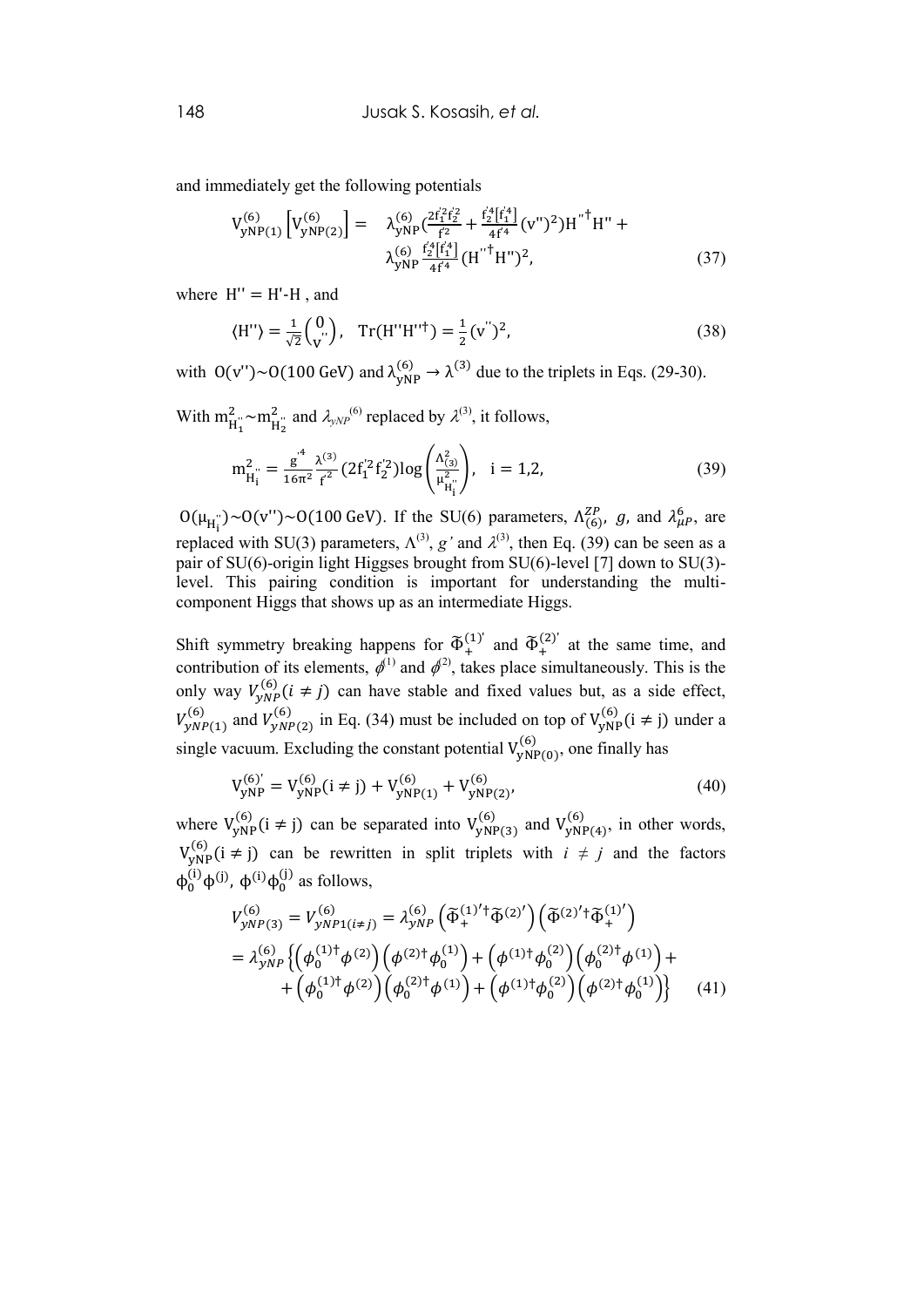$$
V_{yNP(4)}^{(6)} = V_{yNP2(i\neq j)}^{(6)} = \lambda_{yNP}^{(6)} \left( \tilde{\Phi}_{+}^{(2)'} \dagger \tilde{\Phi}_{+}^{(1)'} \right) \left( \tilde{\Phi}_{+}^{(1)'} \dagger \tilde{\Phi}_{+}^{(2)'} \right)
$$
  
=  $\lambda_{yNP}^{(6)} \left\{ \left( \phi_{0}^{(2) \dagger} \phi_{0}^{(1)} \right) \left( \phi_{0}^{(1) \dagger} \phi_{0}^{(2)} \right) + \left( \phi_{0}^{(2) \dagger} \phi_{0}^{(1)} \right) \left( \phi_{0}^{(1) \dagger} \phi_{0}^{(2)} \right) + \left( \phi_{0}^{(2) \dagger} \phi_{0}^{(1)} \right) \left( \phi_{0}^{(1) \dagger} \phi_{0}^{(2)} \right) \right\}. \tag{42}$ 

Adding and simplifying Eq. (41) and (42) and defining the following,

$$
V_{H(1)}^{(3)} = \lambda_{yNP}^{(6)} \left\{ \left( \phi_0^{(1)\dagger} \phi^{(2)} \right) \left( \phi^{(2)\dagger} \phi_0^{(1)} \right) + \left( \phi_0^{(2)\dagger} \phi^{(1)} \right) \left( \phi^{(1)\dagger} \phi_0^{(2)} \right) \right\},\tag{43}
$$

$$
V_{H(2)}^{(3)} = \lambda_{\text{yNP}}^{(6)} \left\{ \left( \phi^{(1)\dagger} \phi_0^{(2)} \right) \left( \phi_0^{(2)\dagger} \phi^{(1)} \right) + \left( \phi^{(2)\dagger} \phi_0^{(1)} \right) \left( \phi_0^{(1)\dagger} \phi^{(2)} \right) \right\},\tag{44}
$$

gives the mass terms and constant potentials, after adjusting  $\lambda_{vNP}^{(6)} \rightarrow \lambda^{(3)}$ ,

$$
V_{H}^{(3)} = \lambda^{(3)} \left\{ 4f_1^{'2}f_2^{'2} + \frac{f_1^{'4} + f_2^{'4}}{2f^{'2}} v^{''}{}^2 + \frac{f_1^{'4} + f_2^{'4}}{f^{'2}} H^{''}{}^{\dagger} H^{"} \right\},\tag{45}
$$

where  $O(v'') \sim O(100 \text{ GeV})$  and  $V_{H}^{(3)} = V_{H(1)}^{(3)} + V_{H(2)}^{(3)}$ . The remaining terms of Eq. (41) and (42) give, respectively,

$$
V_{C(1)}^{(3)} = \lambda_{\text{yNP}}^{(6)} \left\{ \left( \phi_0^{(1)\dagger} \phi^{(2)} \right) \left( \phi_0^{(2)\dagger} \phi^{(1)} \right) + \left( \phi_0^{(2)\dagger} \phi^{(1)} \right) \left( \phi_0^{(1)\dagger} \phi^{(2)} \right) \right\},\tag{46}
$$

$$
V_{C(2)}^{(3)} = \lambda_{yNP}^{(6)} \left\{ \left( \phi^{(1)\dagger} \phi_0^{(2)} \right) \left( \phi^{(2)\dagger} \phi_0^{(1)} \right) + \left( \phi^{(2)\dagger} \phi_0^{(1)} \right) \left( \phi^{(1)\dagger} \phi_0^{(2)} \right) \right\},\tag{47}
$$

which can be expressed, setting  $\Delta f' = f'_2 - f'_1$ ,  $(f'_2 > f'_1)$ ,  $\frac{f'_2}{f'_1}$  $\frac{f_2'}{f_1'}\Big[\frac{f_1'}{f_2'}$  $\frac{f_1}{f_2'}$  =  $\mathbf{1}$  $\frac{1}{f'_1}\bigg[-\frac{1}{f'_2}\bigg]$  $\frac{1}{f_2'}\Delta f'$  and  $\lambda_{yNP}^{(6)} \rightarrow \lambda^{(3)}$ , as follows,

$$
V_{C(1)}^{(3)} = \lambda^{(3)} (2f_1^{'2}f_2^{'2}) e^{\left[\frac{i}{f} \begin{pmatrix} (0)_{2\times 2} & H^{"} \\ -H^{''\dagger} & 0 \end{pmatrix} + \frac{i\Delta f}{f} \begin{pmatrix} 1 \\ f_1 \end{pmatrix} \begin{pmatrix} (0)_{2\times 2} & H^{'} \\ H^{\dagger} & 0 \end{pmatrix} + \frac{1}{f_2} \begin{pmatrix} (0)_{2\times 2} & H \\ H^{'\dagger} & 0 \end{pmatrix} \right]_{}^{}_{,}
$$
(48)

$$
V_{C(2)}^{(3)} = \lambda^{(3)} (2f_1^{'2}f_2^{'2}) e^{\left[\frac{i}{f} \left((0)_{2 \times 2} H^{''}\right) \frac{i \Delta f}{f} \left(\frac{1}{f_2} \left((0)_{2 \times 2} H^{'}\right) + \frac{1}{f_1} \left((0)_{2 \times 2} H^{'}\right)\right)\right]}_{f_1} (49)
$$

Eq. (48) and (49) immediately give the following potential,

$$
V_C^{(3)} = V_{C(1)}^{(3)} + V_{C(2)}^{(3)},
$$
\n(50)

and the total potential becomes

$$
V_{yNP(i\neq j)}^{(6)} = V_{yNP(3)}^{(6)} + V_{yNP(4)}^{(6)} = V_{H}^{(3)} + V_{C}^{(3)}.
$$
\n(51)

For indentical *H'* and *H* one can set H'  $\sim$  H and *H''* = *H'* – H $\sim$  0, which causes one SU(3) symmetry to be conserved, as shown by  $V_c^{(3)} \sim 0$ .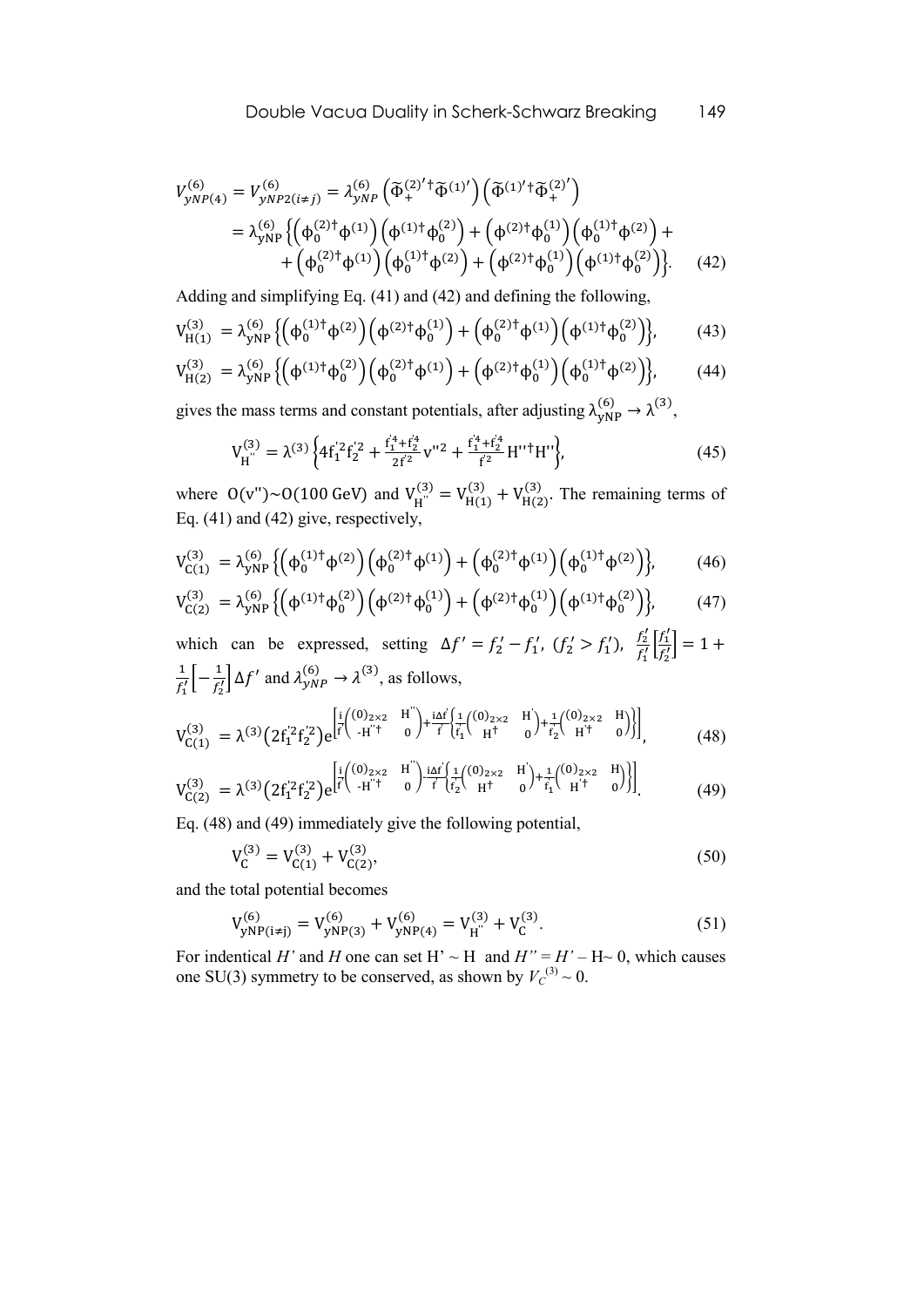Theoretically *H* (or *H'*) can achieve non-zero mass as shown by Eq. (48) and (49), which are written in short form as given below,

$$
V_{C(1)}^{(3)}\left[V_{C(2)}^{(3)}\right] = \left(2f_1^{2}f_2^{2}\right) \exp\left[-\frac{i}{f}\left[\frac{i}{f}\right] \frac{f_1^{2} \cdot f_2^{2}}{f_1^{2}f_2^{2}} \binom{(0)_{2 \times 2}}{H^{\dagger}} - \frac{H}{0}\right],\tag{52}
$$

and can be expanded in  $H[H']$  to produce the mass term  $H^{\dagger}H[H'^{\dagger}H']$ . From the second and fourth order terms of  $V_C^{(3)}$  defined in Eq. (50) one can rewrite it, after making use of Eq. (52), to give

$$
V_C^{(3)} = \lambda^{(3)} \left\{ -\frac{2(\dot{f}_1^2 \cdot \dot{f}_2^2)^2}{f^2} + \frac{v^{(3)} (f_1^2 \cdot \dot{f}_2^2)^4}{6f^4 f_1^2 f_2^2} \right\} H^{\dagger} H + \lambda^{(3)} \frac{(\dot{f}_1^2 \cdot \dot{f}_2^2)^4}{6f_1^2 f_2^2 f^4} \left(H^{\dagger} H\right)^2, \tag{53}
$$

where  $[v^{m^2}(f_1^{'2} - f_2^{'2})^2]/[12f^{'}2f_1^{'2}f_2^{'2}] \ll 1$ ,  $\langle H \rangle = \frac{1}{\sqrt{3}}$  $\frac{1}{\sqrt{2}}\begin{pmatrix} 0 \\ v \end{pmatrix}$  $\frac{0}{v}$ , and  $Tr(HH^{\dagger})=\frac{1}{2}$  $\frac{1}{2}$  (v''')<sup>2</sup>, 0(v''')~0(100 GeV).

The mass term (quartic term) in  $H^{\dagger}H[(H'^{\dagger}H')^2]$  vanishes only if  $f_1' = f_2'$  or becomes negligible if  $f_1 \sim f_2$ . The conclusion can be drawn from now on that the only way the potential  $V_C^{(3)}$  does not become zero is by setting  $f_1' \neq f_2'$ , which provides a negative mass term of spontaneous symmetry breaking (SSB) potential. This indicates the existence of a new global symmetry  $U(1)_{\text{VH}}$ , the VEV homogeneity symmetry, which connects with  $V_C^{(3)} = 0$  and is broken when  $f_1 \neq f_2$ <sup>'</sup>. This will play an important role in the restoration of one SU(3) to provide the final global symmetry  $SU(6) \rightarrow SU(3) \times SU(3) \times U(1) \rightarrow SU(3) \times$  $SU(2) \times U(1)_{VH}$ , which strongly shows the breaking of the single SU(3) vacuum. Collective breaking with the single vacuum requires VEV homogeneity  $f_1 \sim f_2'$ or  $V_c^{(3)} \sim 0$ , which makes the collective potential in Eq. (40) become

$$
V_{yNP}^{(6)} = V_{H}^{(3)} + V_{yNP(1)}^{(6)} + V_{yNP(2)}^{(6)},
$$
\n(54)

with  $V_H^C$  $V_{\text{H} \text{H} \text{H} \text{H}}^{(3)}$  and  $V_{\text{yNP}(i)}^{(6)}$ , i = 1,2, as shown by Eq. (45) and (37) respectively.

Therefore Eq. (54) straightforwardly provides the following potential,

$$
V_{H^{\prime\prime}}^{(3)} = \lambda^{(3)} \left( \frac{4f_1^{\prime 2}f_2^{\prime 2}}{f^{\prime 2}} + \frac{f_1^{\prime 4} + f_2^{\prime 4}}{4f^{\prime 4}} v^{\prime\prime 2} + \frac{f_1^{\prime 4} + f_2^{\prime 4}}{f^{\prime 2}} \right) H^{\prime\prime \dagger} H^{\prime\prime}
$$
  
+  $\lambda^{(3)} \frac{\dot{f}_1^4 + \dot{f}_2^4}{4f^{\prime 4}} \left( H^{\prime \dagger} H^{\prime \prime} \right)^2,$  (55)

and the Higgs mass-squared,

$$
m_{H''}^2 = \frac{g'^4}{16\pi^2} \frac{\lambda^{(3)}}{f^2} \{4f_1'^2f_2'^2 + (f_1'^4 + f_2'^4)\} \log\left(\frac{\Lambda_{(3)}^2}{\mu_{H''}^2}\right).
$$
 (56)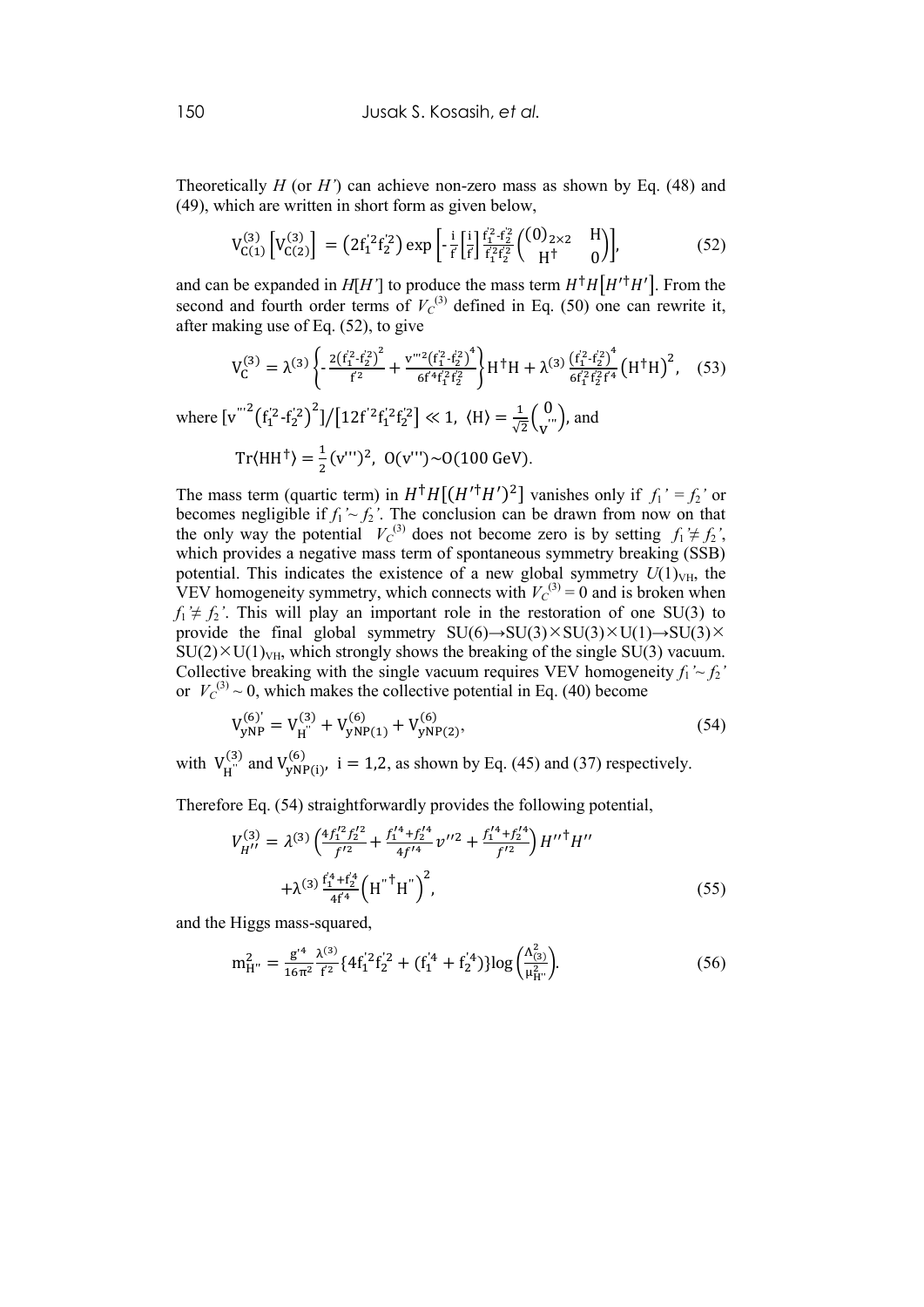Considering  $\Lambda^{(3)} \ll \Lambda^{ZP}_{(6)}$ ,  $4f_1^2 f_2^2$  in addition to  $(f_1^2 + f_2^2)$ , where  $f_1^2 f_2^2$  and  $f'_1$ <sup>4</sup> +  $f'_2$ <sup>4</sup> are dominant factors in the light Higgs and the intermediate Higgs mass-squared [7], one concludes that Eq. (56) provides the mass of the intermediate Higgs boson from the  $SU(3)_{CH} \times SU(3)_{PH}$  symmetry that emerges under the collective breaking property. Comparing the one-by-one breaking pattern in the closer-to-brane and the farther-from-brane parts of the lower-nearbrane, one immediately notices that a collective breaking (simultaneous breaking) is just a special condition of the one-by-one breaking of the shift symmetry with the time difference being very short. In this way one can regard Eq. (56) not only as a single Higgs but rather as a multi-component Higgs that consists of two scalar-pairs and one extra scalar.

# **4 SU(6) Strongly-Coupled-Origin NGB-Dual Higgs**

### **4.1 Higgs-NGB Double Vacua as a Source of NGB-Dual Higgs**

The AdS/CFT correspondence suggests the correspondence of 5D  $(y\sim 0)$  local gauge and 4D global gauge SU(6) symmetry [1], which in this context extends to a 4D PNB Higgs and a 5D (*y*~0) Nambu-Goldstone boson (NGB) due to global and local properties. Consequently one can generalize and interpret  $\tilde{\Phi}^{(j)}$ , j = 1,2 in Eq. (20) to include NGB,  $\xi$ , which can be put in a diagonal matrix representation, taking into consideration the PNBs residing in the offdiagonal of the sub-matrices, as shown by Eq. (9).

One can use SU(6) generators  $\lambda_8$ ,  $\lambda_{34}$ ,  $\lambda_{35}$  to define NGBs as follows,

$$
\xi^{(1)} = \xi(n_8\lambda_8 + n_{35}\lambda_{35}), \quad \xi^{(2)} = \xi(n_{34}\lambda_{34} + n_{35}\lambda_{35}), \tag{57}
$$

where  $\xi$  is the NGB,  $n_8$ ,  $n_{34}$  and  $n_{35}$  are normalization constants, and the generators are given below [21],

$$
\lambda_8 = \frac{1}{\sqrt{3}} \begin{pmatrix} \text{diag}(1,1,-2) & (0)_{3\times3} \\ (0)_{3\times3} & (0)_{3\times3} \end{pmatrix}, \qquad \lambda_{34} = \frac{1}{\sqrt{3}} \begin{pmatrix} (0)_{3\times3} & (0)_{3\times3} \\ (0)_{3\times3} & \text{diag}(1,1,-2) \end{pmatrix},
$$
\n
$$
\lambda_{35} = \frac{1}{\sqrt{3}} \begin{pmatrix} \text{diag}(-1,-1,-1) & (0)_{3\times3} \\ (0)_{3\times3} & \text{diag}(1,1,1) \end{pmatrix} \tag{58}
$$

so that,

$$
\xi^{(1)} = \xi \operatorname{diag}(3,3,0,-2,-2,-2), \xi^{(2)} = \xi \operatorname{diag}(-2,-2,-2,3,3,0). \tag{59}
$$

Defining  $\xi' = 3\xi, \xi_0 = -2\xi, (\xi')_{ng} = \text{diag}(\xi', \xi', 0)$ , and  $\xi'_0 = \xi_0 I_{3 \times 3}$ , SU(6) NGBs can be written in short form as,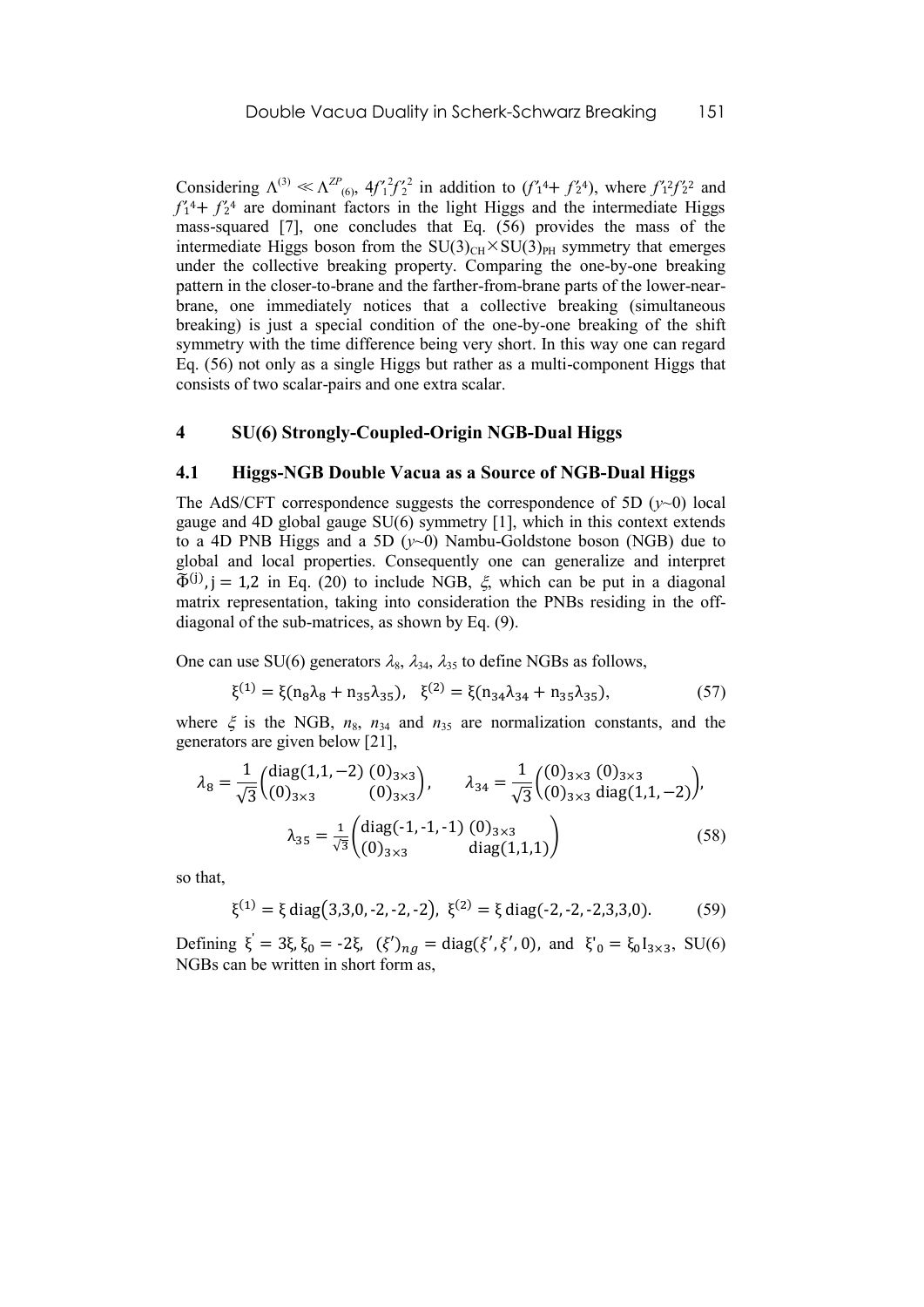$$
\xi^{(1)} = \begin{pmatrix} ((\xi')_{\text{ng}})_{3\times3} & (0)_{3\times3} \\ (0)_{3\times3} & ((\xi')_0)_{3\times3} \end{pmatrix}, \quad \xi^{(2)} = \begin{pmatrix} ((\xi')_0)_{3\times3} & (0)_{3\times3} \\ (0)_{3\times3} & ((\xi')_{\text{ng}})_{3\times3} \end{pmatrix} \quad (60)
$$

Recalling Eq. (16) with  $i \neq j$ , the Coleman-Weinberg potential is generalized by replacing  $\tilde{\Phi}^{(j)}$ ,  $j = 1,2$  with  $\Phi_{NG}^{(j)}$ ,  $j = 1,2$ , which is justified considering  $\Phi_{NG}^{(j)}$ ,  $j = 1,2$  is the third component of a massive 4D gauge boson, while  $\tilde{\Phi}^{(i)}$ ,  $i = 1,2$  is the PNB Higgs.

Substitution of the fifth component of the 5D gauge boson with the third component is definitely acceptable [22], which gives a generalized Coleman-Weinberg potential for SU(6)  $\tilde{\Phi}^{(i)}$ ,  $i = 1,2$  as below,

$$
V_{yg}^{(6)} = \lambda_y^{(6)} (\tilde{\Phi}^{(i)\dagger} \Phi_{NG}^{(j)})(\Phi_{NG}^{(j)\dagger} \tilde{\Phi}^{(i)}), \quad i, j = 1, 2, \tag{61}
$$

and for SU(6)  $\tilde{\Phi}^{(i)}$ ,  $i = 1,2$ ,

$$
V_{\rm NPg}^{(6)} = \lambda_{\rm yNP}^{(6)} (\tilde{\Phi}^{(i)\dagger} \Phi_{\rm NG}^{(j)}) (\Phi_{\rm NG}^{(j)\dagger} \tilde{\Phi}^{(i)\dagger}), \quad i, j = 1, 2, \tag{62}
$$

where  $\Phi_{NG}^{(j)}$  is written as,

$$
\Phi_{NG}^{(j)} = v_{NG}^{(j)} e^{\pm \frac{i \dot{r}_i}{f_j f} \xi^{(j)}}, \quad i \neq j = 1, 2,
$$
\n(63)

with + for  $i = 1$ , - for  $i = 2$ ,  $v_{NG}^{(1)} = v$ , and  $v_{NG}^{(2)} = v'$  in Eq. (7), or  $v_{NG}^{(1)} =$  $(0 \t 0 \t f_1' \t 0 \t 0 \t 0)^T$  and  $v_{NG}^{(2)} = (0 \t 0 \t 0 \t 0 \t 0 \t f_2')^T$ . Applying a similar expansion to Eq. (10) to obtain Eq. (28), one gets

$$
e^{\pm \frac{i f_1^{'}}{f_j f} \xi^{(j)}} = e^{\frac{i f_2^{'}}{f_1 f} [\frac{i f_1^{'}}{f_2 f}]} \left( \begin{matrix} \xi_{ng}^{'} & 0 \\ 0 & \xi_{0} \end{matrix} \right) \left( \begin{matrix} \xi_{0}^{'} & 0 \\ 0 & \xi_{ng} \end{matrix} \right)} - \left( e^{\frac{i f_2^{'}}{f_1 f} \xi_{ng}^{'} \xi_{ng}} 1 \right) \left( e^{\frac{i f_1^{'}}{f_2 f} \xi_{0}^{'} \xi_{0}} 1 \right) \left( e^{\frac{i f_1^{'}}{f_2 f} \xi_{0}^{'} \xi_{0}} 1 \right) \left( e^{\frac{i f_1^{'}}{f_2 f} \xi_{ng}^{'} \xi_{ng}} \right) \right), \tag{64}
$$

which gives directly, with the aid of Eq.  $(7)$ , the following sextets,

$$
\Phi_{NG}^{(1)} = \begin{pmatrix} e^{\frac{i\dot{f}_2}{f_1 f}\dot{\xi}_{ng}} \phi_0^{(1)} \\ \phi_0^{(1)} \end{pmatrix}, \quad \Phi_{NG}^{(2)} = \begin{pmatrix} \phi_0^{(2)} \\ \frac{i\dot{f}_1}{f_2 f}\dot{\xi}_{ng} \\ e^{\frac{i\dot{f}_2}{f_2 f}\dot{\xi}_{ng}} \phi_0^{(2)} \end{pmatrix},
$$
(65)

where one can define SU(3) NGBs  $\phi_{NG}^{(j)}$ ,  $j = 1,2$  as follows,

$$
\phi_{NG}^{(1)}[\phi_{NG}^{(2)}] = e^{\frac{i\dot{f}_2}{f_1\dot{f}}\left[\frac{i\dot{f}_1}{f_2\dot{f}}\right]\xi_{ng}}\phi_0^{(1)}\left[\phi_0^{(2)}\right].
$$
\n(66)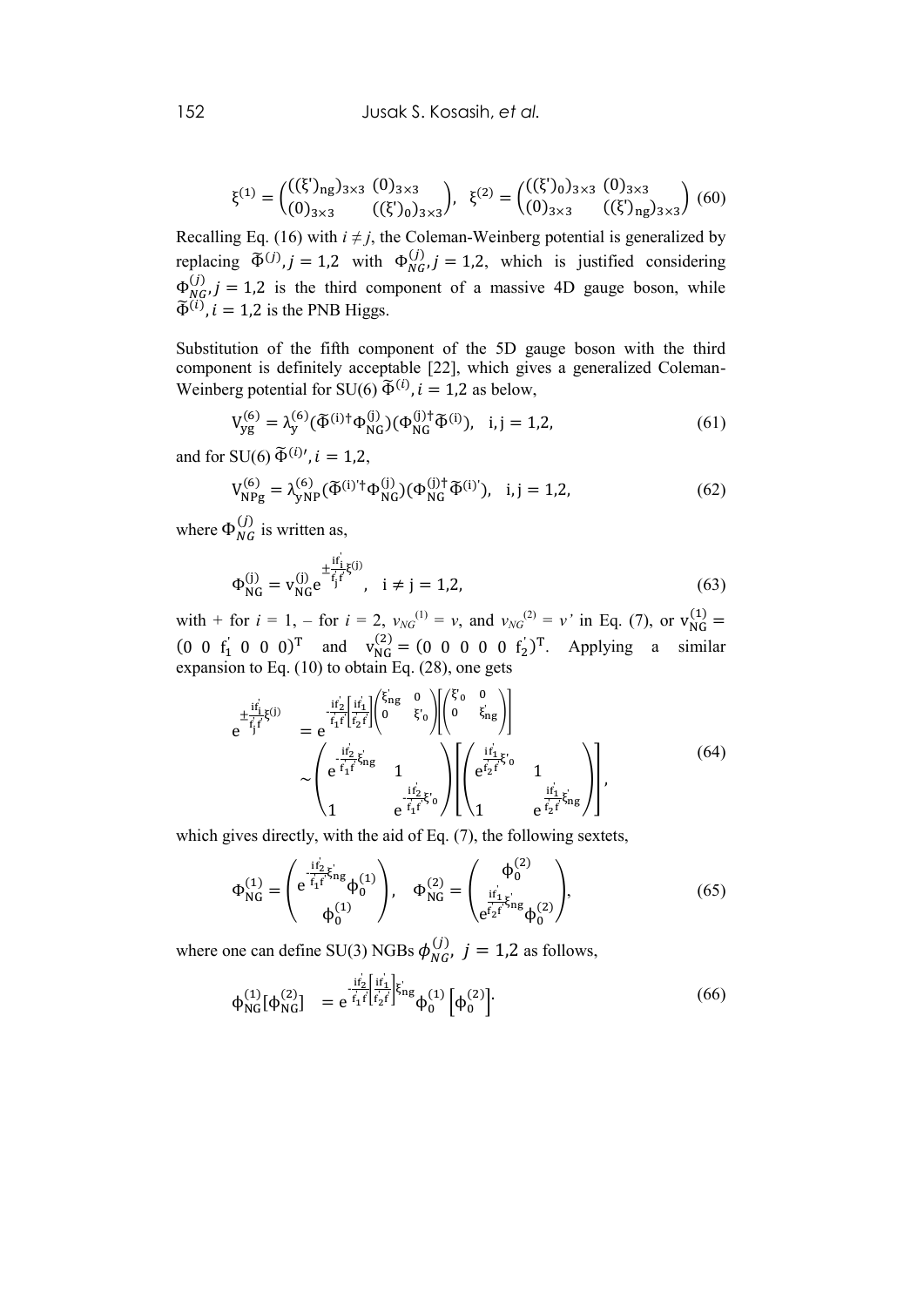Absorbing factor  $1/\sqrt{2}$  by  $(\xi'_{ng})_j = (\frac{1}{\sqrt{2}})$  $\frac{1}{\sqrt{2}}\xi'$ , j = 1,2, Eq. (66) resembles the NGBs produced in  $SU(3) \times SU(3)$  symmetry as discussed in [22].

In fact, Eq. (65) can be rewritten into a compact form similar to Eq. (28),

$$
\Phi_{\rm NG}^{(1)} = \begin{pmatrix} \phi_{\rm NG}^{(1)} \\ \phi_0^{(1)} \end{pmatrix}, \quad \Phi_{\rm NG}^{(2)} = \begin{pmatrix} \phi_0^{(2)} \\ \phi_{\rm NG}^{(2)} \end{pmatrix}.
$$
 (67)

In comparison, one finds that the doublets in Eq. (67) are the inversion of the doublets in Eq. (28) after replacing  $\phi^{(1)}{}_{NG}$  with  $\phi^{(1)}{}_{n}$ , indicating 2 different vacua with 2-VEV, where one belongs to the PNB Higgs and the other belongs to the NGB field.

Summing up Eq. (28) and (67) gives

$$
\widetilde{\Phi}^{(1)'} + \Phi_{NG}^{(1)} = \begin{pmatrix} \Phi_0^{(1)} + \Phi_{NG}^{(1)} \\ \Phi_0^{(1)} + \Phi_{NG}^{(1)} \end{pmatrix}, \quad \widetilde{\Phi}^{(2)'} + \Phi_{NG}^{(2)} = \begin{pmatrix} \Phi_0^{(2)} + \Phi_{NG}^{(2)} \\ \Phi_0^{(2)} + \Phi_{NG}^{(2)} \end{pmatrix}, \quad (68)
$$

where each VEV  $\phi^{(i)}$ <sub>0</sub>,  $i = 1,2$  is shifted by both Higgs and NGB indicating the existence of a double vacua with a 2-VEV system [22-23].

# **4.2 NGB-Dual Higgses Masses from Triplet-Triplet Splitting**

The triplet-triplet splitting potential is obtained with the aid of Eq. (27) and (62) and it indicates the emerging of a massive particle which can be either a PNB Higgs or an NGB-dual Higgs.

Let's start by rewriting the potential as,  $(i, j = 1, 2)$ ,

$$
V_{\rm NPg}^{(6)} = V_{\rm NPg(i=j)}^{(6)} + V_{\rm NPg(i\neq j)}^{(6)}
$$
\n(69)

$$
V_{NPg(i=j)}^{(6)} = \lambda_{yNP}^{(6)} \left( \tilde{\Phi}^{(i)\dagger} \Phi_{NG}^{(i)} \Phi_{NG}^{(i)\dagger} \tilde{\Phi}^{(i)\dagger} + \Phi_{NG}^{(i)\dagger} \tilde{\Phi}^{(i)\dagger} \tilde{\Phi}^{(i)\dagger} \Phi_{NG}^{(i)} \right), \tag{70}
$$

$$
V_{NPg(i\neq j)}^{(6)} = \lambda_{yNP}^{(6)} \left( \tilde{\Phi}^{(i)\dagger} \Phi_{NG}^{(j)} \Phi_{NG}^{(j)\dagger} \tilde{\Phi}^{(i)\dagger} + \Phi_{NG}^{(j)\dagger} \tilde{\Phi}^{(i)\dagger} \tilde{\Phi}^{(i)\dagger} \Phi_{NG}^{(j)} \right). \tag{71}
$$

Substituting Eq. (28) and (67) into Eq. (70), neglecting mixed terms such as  $\phi_0^{(i)} \phi_{NG}^{(i)} \phi_0^{(i)} \phi_{NG}^{(i)}$ ,  $\phi_0^{(i)} \phi_{NG}^{(i)} \phi_{NG}^{(i)} \phi_{NG}^{(i)}$ ,  $\phi_{NG}^{(i)} \phi_0^{(i)} \phi_{NG}^{(i)} \phi_{NG}^{(i)}$ , and  $\phi_0^{(i)} \phi_0^{(i)} \phi_{0}^{(i)} \phi_{0}^{(i)}$  (this produces the terms  $(\theta' + \xi'_{\text{ng}})$ ,  $(\theta'^{\dagger} + \xi'_{\text{ng}})$  and their linear combinations, which facilitate double vacua with double shifts as shown by Eq. (68) and can be regarded as NGB shift symmetry [23]), one can simplify Eq. (70), replacing  $\lambda_{vNP}^{(6)}$  with  $\lambda^{(3)}$ , as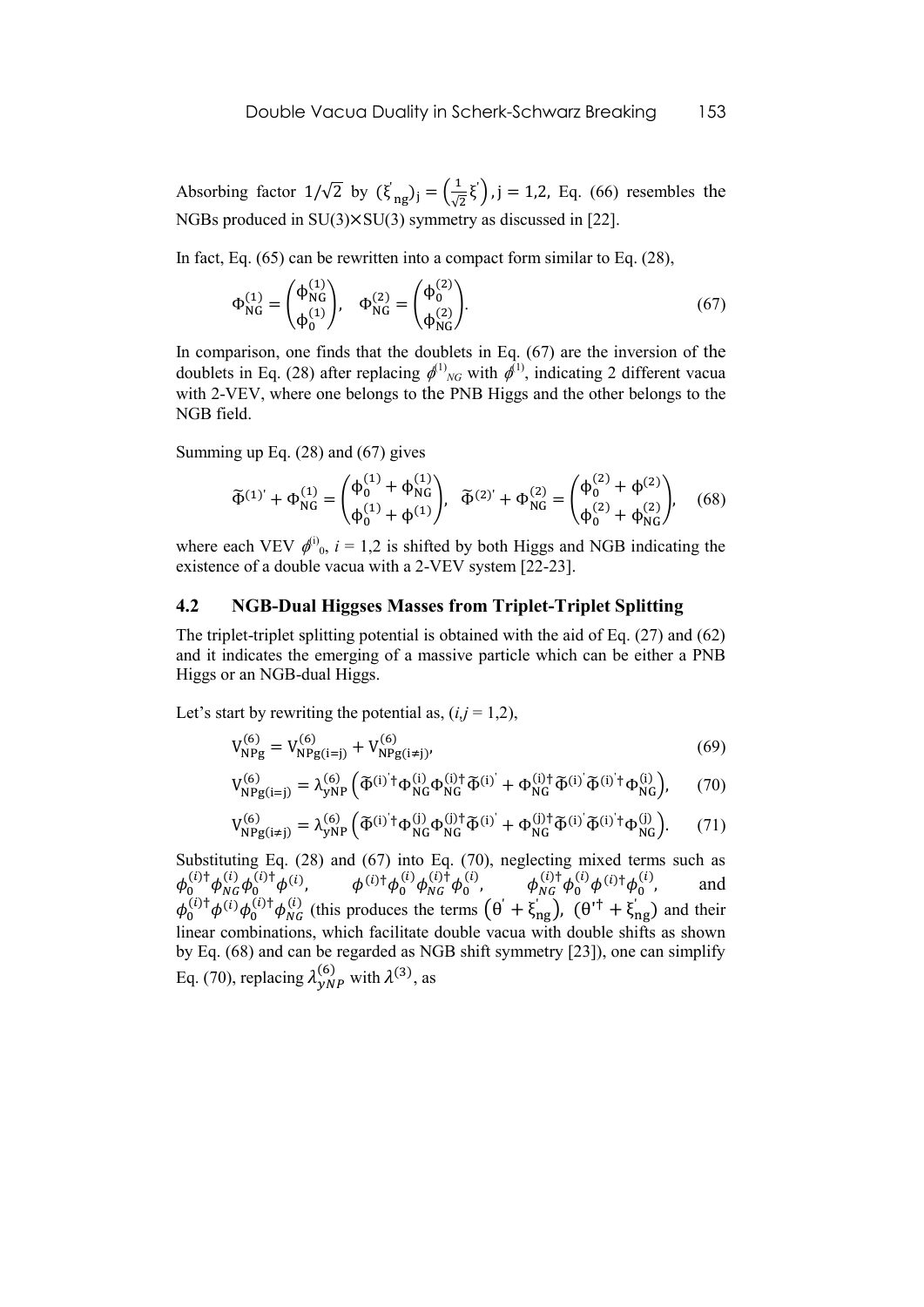$$
V_{NPg(i=j)}^{(6)} = \lambda^{(3)} \left\{ (\phi_0^{(i)\dagger} \phi_{NG}^{(i)} \phi_{NG}^{(i)\dagger} \phi_0^{(i)} + \phi_{NG}^{(i)\dagger} \phi_0^{(i)} \phi_0^{(i)\dagger} \phi_{NG}^{(i)}) + ( \phi_0^{(i)\dagger} \phi_0^{(i)} \phi_0^{(i)\dagger} \phi_0^{(i)} + \phi_0^{(i)\dagger} \phi_0^{(i)} \phi_0^{(i)\dagger} \phi_0^{(i)} ) \right\}.
$$
 (72)

The first term gives the constant, the second term the mass term, as follows,

$$
V_{NPg(i=j)}^{(6)} = 2(f_1^{'4} + f_2^{'4}) + \frac{2f_1^2f_2^2}{f^2}H^{"\dagger}H'',
$$
\n(73)

where the mass term  $H''^{\dagger}H''$  has no influence from NGB as shown by the no-NGB term in the second term. One names  $H''_{ng,1(i)}$ ,  $i = 1,2$  as the first NGBdual Higgses with the following mass squared,

$$
m_{H_{ng,1(i)}}^2 = \frac{g^{4}}{16\pi^2} \frac{\lambda^{(3)}}{f^2} (2f_1^{'2}f_2^{'2}) \log\left(\frac{\lambda_{(3)}^2}{\mu_{H_{ng,1(i)}}^2}\right),\tag{74}
$$

where  $\mathcal{O}\left(\mu_{H^{'}n g_{.1}(i)}\right) \sim \mathcal{O}(100 GeV)$ , g' is the SU(3) coupling constant and  $\Lambda_{(3)}$  is the cut-off scale.

On the other hand, one can also substitute Eq. (28) and (67) into Eq. (71), (neglecting mixed terms such as  $\phi_0^{(i) \dagger} \phi_0^{(j)} \phi_{NG}^{(j) \dagger} \phi_0^{(i)}$ ,  $\phi^{(i) \dagger} \phi_{NG}^{(j)} \phi_0^{(j) \dagger} \phi_0^{(i)}$ ,  $\phi_0^{(j)} \phi_0^{(i)} \phi_0^{(i)} \phi_{NG}^{(j)}$ , and  $\phi_{NG}^{(j)} \phi_0^{(i)} \phi_0^{(j)} \phi_0^{(j)}$ , based on the same reason as above), replacing  $\lambda_{vNP}^{(6)}$  with  $\lambda^{(3)}$ , to get

$$
V_{NPg(i\neq j)}^{(6)} = \lambda^{(3)} \left\{ \left( \phi_0^{(i)\dagger} \phi_0^{(j)} \phi_0^{(j)\dagger} \phi_0^{(i)} + \phi_0^{(j)\dagger} \phi_0^{(i)} \phi_0^{(i)\dagger} \phi_0^{(j)} \right) + \left( \phi_{NG}^{(i)\dagger} \phi_{NG}^{(j)} \phi_0^{(j)\dagger} + \phi_{NG}^{(j)\dagger} \phi_{NG}^{(i)} \phi_0^{(i)\dagger} \phi_{NG}^{(j)} \right) \right\}.
$$
 (75)

The first term is a constant, while the second is the anticipated mass term as shown below,

$$
V_{NPg(i\neq j)}^{(6)} = 4(f_1^{'2}f_2^{'2}) + \frac{f_1^{'4} + f_2^{'4}}{f^{'2}}H^{''}{}^{\dagger}H'', \tag{76}
$$

where one finds that the mass term  $H''^{\dagger}H''$  in Eq. (76) is obtained from the combination of Higgs and NGBs as shown by the second term in Eq. (75), which is actually the second NGB-dual Higgs,  $H''_{ng,2}$ , having the following mass squared,

$$
m_{H''_{ng,2}}^2 = \frac{g^{\prime^4}}{16\pi^2} \frac{\lambda^{(3)}}{f^{\prime 2}} (f_1^{\prime 4} + f_2^{\prime 4}) \log\left(\frac{\Lambda_{(3)}^2}{\mu_{H''_{ng,2}}^2}\right),\tag{77}
$$

where  $O(\mu_{H' \cdot \text{max}}) \sim O(100 \text{GeV})$ .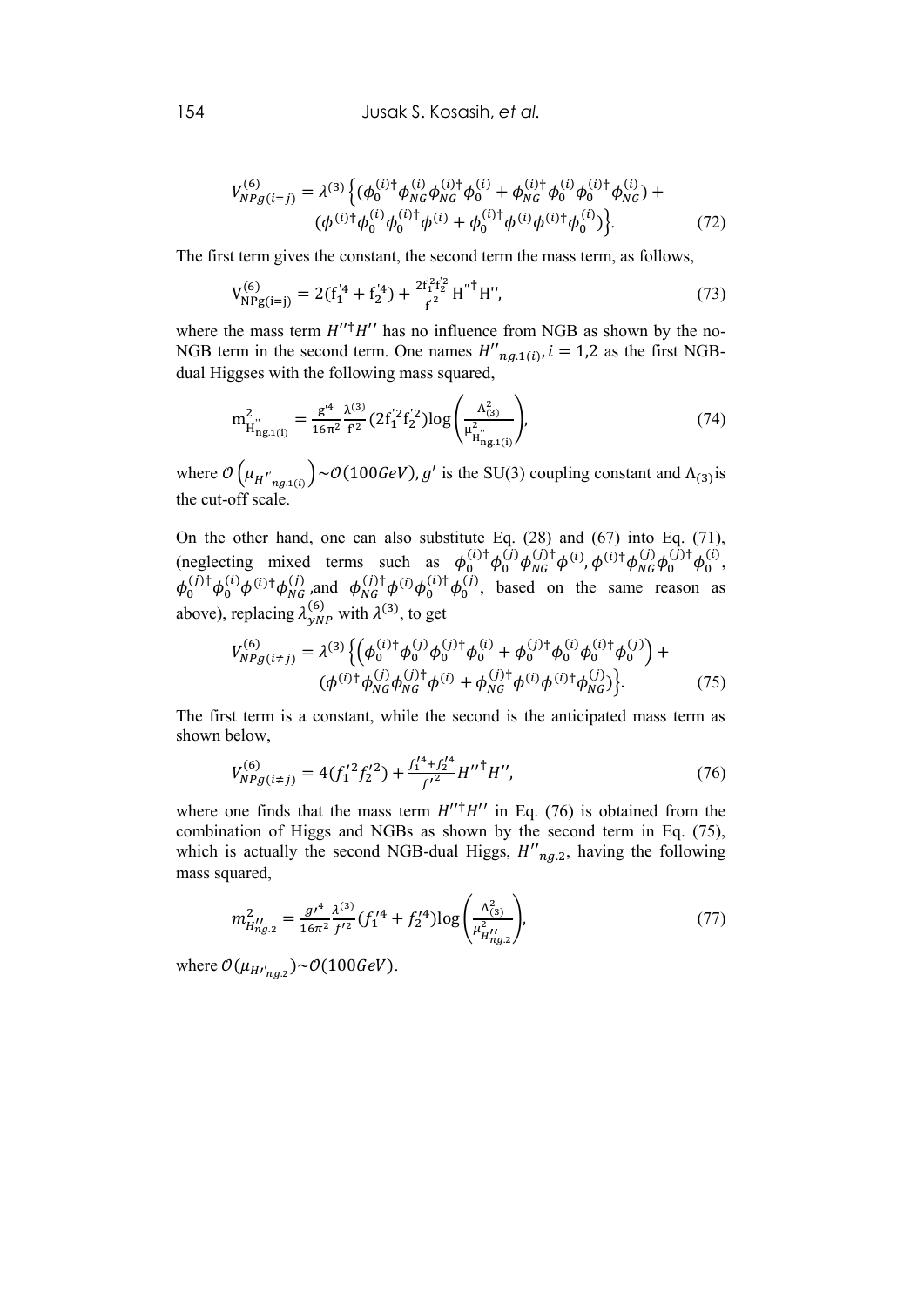Both the PNB Higgs and the NGB-dual Higgses become the basic constituents of exotic scalars. The formation of the NGB-dual Higgses from a Higgs and NGBs, including the mass generation, requires a new mechanism, which will be discussed in a separate paper.

Before closing this subsection, note that Eq. (77) shows a stand-alone free NGB-dual Higgs, which can be regarded as an exotic single scalar that can also serve as candidate for a relic dark matter [24]. Nevertheless, one also faces the hidden NGB-dual Higgs, which can be found as a bounded scalar, joined with either a PNB Higgs or itself, to form exotic multi-component Higgses and scalars. This will also be discussed in another paper [22].

Based on Eq. (69), adding up the mass squareds in Eq. (74) and Eq. (77) with multiplying factors 2 (two) and 1 (one) respectively, one immediately retrieves Eq. (56), the mass squared of the exotic multi-component Higgs, which is now shown as a 3-scalar Higgs.

### **5 Duality of NGB-Dual and PNB Higgses in a Double Vacua**

One can rewrite the sextet VEV in Eq. (7), similar to the linear sigma model, by adding the shifts in the upper (lower) triplet and non-zero VEV in the lower (upper) triplet as follows,

$$
(0 \t 0 \t f'_1 \t 0 \t 0 \t 0)^T \rightarrow (0 \t 0 \t f'_1 + \eta_1 \t \xi_0 \t \xi_0 \t \xi_0)^T
$$
  

$$
(0 \t 0 \t 0 \t 0 \t 0 \t f'_2)^T \rightarrow (\xi' \t \xi' \t \xi' \t 0 \t 0 \t f'_2 + \eta_2)^T
$$
 (78)

which yield NGBs  $\xi_0$  and  $\xi'$  and Higgses  $\eta_1$  and  $\eta_2$ . After triplet-triplet splitting the sextets in Eq. (78) become 2 (two) sets of triplets, as follows,

$$
\begin{pmatrix} 0 \\ 0 \\ f'_1 + \eta_1 \end{pmatrix}, \xi^0 \begin{pmatrix} 1 \\ 1 \\ 1 \end{pmatrix} \text{ and } \begin{pmatrix} 0 \\ 0 \\ f'_2 + \eta_2 \end{pmatrix}, \xi' \begin{pmatrix} 1 \\ 1 \\ 1 \end{pmatrix}.
$$
 (79)

Eq. (79) reflects the main property of a double vacua, where  $f_i$ ,  $i = 1,2$ , in the first vacuum, develop a non-zero value and experience the shifts  $\eta_i$ , which become strongly-coupled simplest little-like Higgs  $\phi^{(i)}$ . On the other hand, the second vacuum remains in zero VEV but suffers from the shifts  $\xi^0$  and  $\xi'$ , which become NGBs,  $\phi^{(j)}{}_{NG}, j = 1, 2$ .

Recalling the potential in Eq. (31) and Eq. (54), with  $\phi^{(i)}$ ,  $\phi^{(j)}$ , *i,j* = 1,2, which reflects a single-vacuum Coleman-Weinberg potential, one obtains the stronglycoupled heavy multi-component PNB Higgs in Eq. (56). On the other hand, Eq. (72) and Eq. (75) with  $\phi^{(i)}$ ,  $\phi^{(j)}{}_{NG}$  or  $\phi^{(i)}{}_{0}$ ,  $\phi^{(i)}{}_{NG}$ , which reflect a double vacua, produce the components of the multi-component Higgs, the NGB-dual Higgses,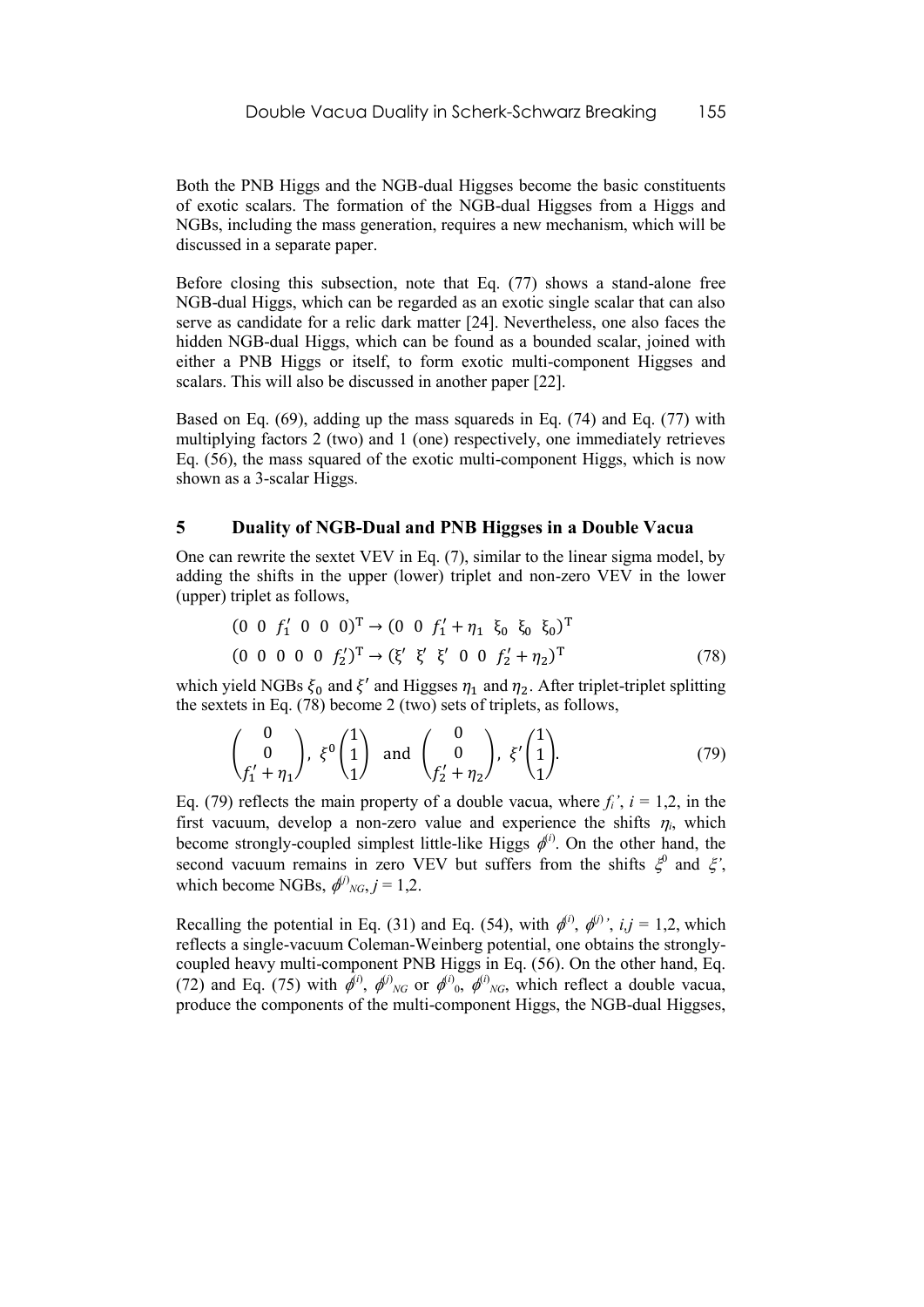via a generalized Coleman-Weinberg potential. Eq. (79) exactly resembles Eq. (68) if the following correspondences are established,

$$
\left(\Phi_0^{(i)} + \Phi^{(i)}\right) \leftrightarrow \begin{pmatrix} 0\\0\\f'_i + \eta_i \end{pmatrix}, \ i = 1, 2,
$$
\n(80)

$$
\Phi_{\rm NG}^{(j)} \longrightarrow \left(\Phi_0^{(j)} + \Phi_{\rm NG}^{(j)}\right) \longleftrightarrow \xi^0 \left[\xi'\right] \begin{pmatrix} 1\\1\\1 \end{pmatrix}, \ j = 1, 2,\tag{81}
$$

where NGB shift symmetry has been utilised in Eq. (81).

In the context of a double vacua one immediately finds the duality between strongly-coupled heavy PNB Higgs, *H"*, in Eq. (56) and 3 (three) NGB-dual Higgses, 2*H"ng.*<sup>1</sup> and 1*H"ng.*2, in Eq. (74) and Eq. (77), which exactly resemble Eq. (56). The second behaves like the components of the first, which happens if the shifts take place in the second vacuum with zero VEV. On the other hand, the first happens if the shifts take place at non-zero VEVs in the first vacuum. Just like wave-particle duality, Nature will decide which type of Higgses will emerge, whether from a double-vacua or a single vacuum.

To conclude, the duality of Higgses is the consequence of vacuum configuration, either as single vacuum or double vacua, where each vacuum has equal probability to develop shifts with respect to zero (non-zero)-VEV vacuum.

### **6 Conclusion**

Global symmetry  $SU(3)_{CH} \times SU(3)_{PH} \times U(1)$  as the result of  $SU(6)$  symmetry breaking by the will-be simplest little Higgs scalar opens further breakings in at least two patterns, i.e. one-by-one and collective breakings. The first produces two massive scalar-pair Higgses, while the second one produces a large-mass Higgs. In comparison with the previously mentioned result and also with Higgses derived from the SU(6) baby Higgs, it can be concluded that the collectively-broken Higgs is actually a 3-scalar.

A similar result can be obtained alternatively via a generalized Coleman-Weinberg potential, where NGB-like scalars replace the two will-be simplest little Higgs scalars in a non-quadratic-based quartic potential. The only difference is that now the mass squareds emerge as the components of the mass squared of the strongly-coupled 3-scalar Higgs. Here, two types of NGB-dual Higgses are found.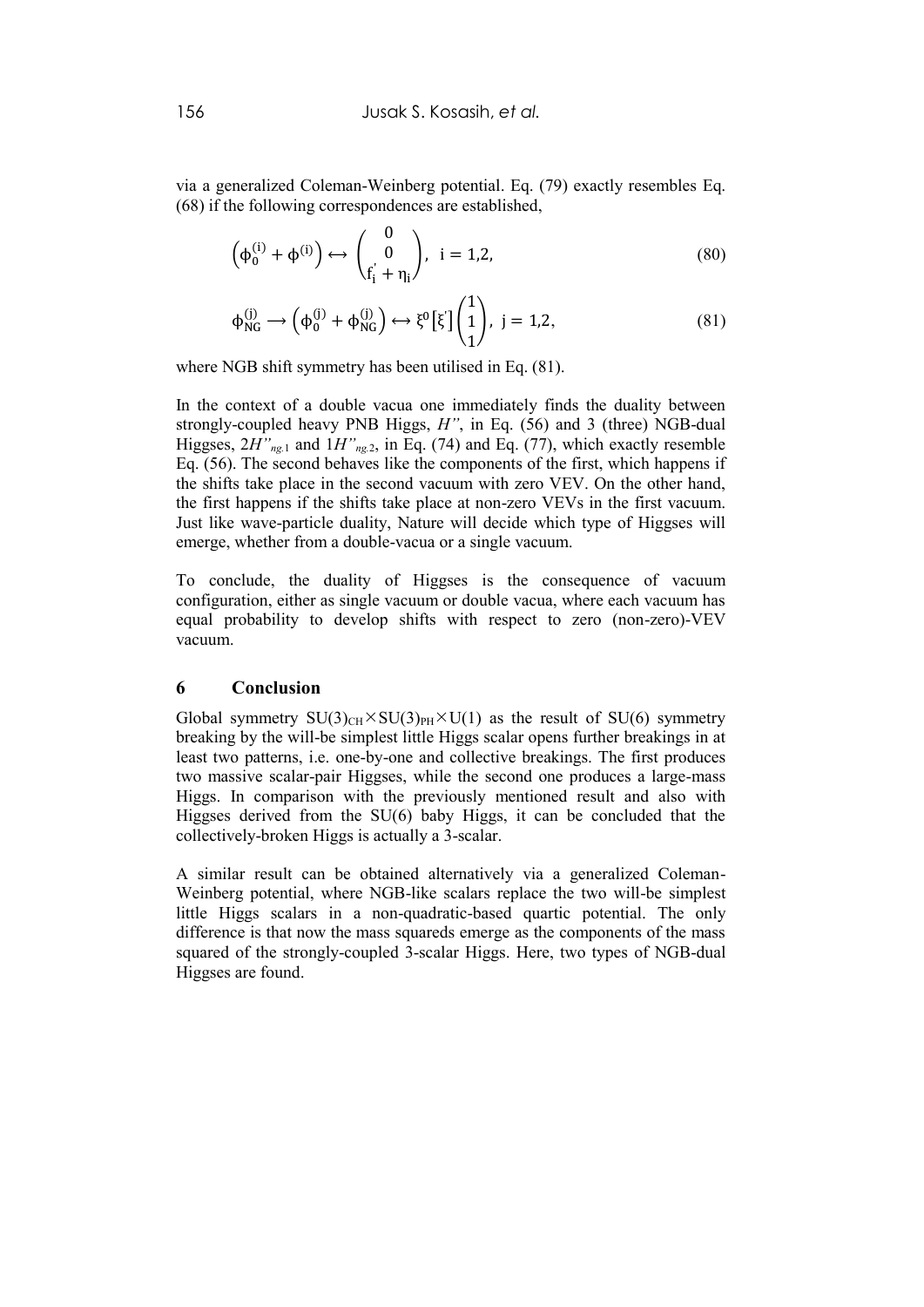This phenomenon brings us directly to a double-vacua system, where the first vacuum yields Higgs fields and the second vacuum yields NGB fields. As a consequence the duality between the two types of Higgses emerges, i.e. a 3 scalar Higgs from a single vacuum and 3 (three) NGB-dual Higgses as the shifts with respect to non-zero and zero VEVs in the first and second vacuum respectively of the double vacua.

Further research must be performed to analytically ascertain the above conclusion, including a verification of the Higgs wavefunction.

#### **Acknowledgements**

JSK, AH, FPZ, would like to thank ITB and ICTMP for the oppurtunity and support. JSK and FPZ also would like to thank ITB and Kemdikbud, Republic of Indonesia for their financial support, fiscal year 2014.

### **References**

- [1] Lim, C.S. & Maru, N., *Towards a Realistic Grand Gauge-Higgs Unification,* Phys. Lett., **B653**, pp. 320-324, 2007.
- [2] Burdman, G. & Nomura, Y., *Holographic Theories of Electroweak Symmetry Breaking without A Higgs Boson*, Phys. Rev. **D69**, pp. 115013, 2004.
- [3] Quiros, M., *New Ideas in Symmetry Breaking,* TASI 2004, Physics in D > 4, World Scientific Publishing Co., Singapore, 2006.
- [4] Burdman, G. & Nomura, Y., *Unification of Higgs and Gauge Fields in Five Dimensions*, Nucl. Phys., **B656**, pp. 3-22, 2003.
- [5] Cheng, H.C., Matchev, K.T. & Schmaltz, M., *Bosonic Supersymmetry? Getting Fooled at The LHC*, Phys. Rev., **D66**, pp. 036005, 2002.
- [6] Hall, L.J., Murayama, H. & Nomura, Y., *Wilson Lines and Symmetry Breaking on Orbifolds*, Nucl. Phys., **B645**, pp. 85-104, 2002.
- [7] Hartanto, A., Zen, F.P., Kosasih, J.S. & Handoko, L.T., *Near-Brane SU(6) origin Higgs in Scherk-Schwarz Breaking of 5-Dimensional SU(6) GUT*, Int. J. Mod. Phys., **A27**, pp. SO217751X12500352, 2012.
- [8] Hosotani, Y., *Dynamical Mass Generation by Compact Extra Dimensions*, Phys. Lett., **B126**, 309-313, 1983; Kubo, M., Lim, C.S. & Yamashita, H., *The Hosotani Mechanism in Bulk Gauge Theories with an Orbifold Extra Space S* 1 /*Z*2, Mod. Phys. Lett., **A17**, pp. 2249-2264, 2002.
- [9] Csaki, C., Grojean, C., Murayama, H., Pilo, L. & Terning, J., *Gauge Theories on an Interval: Unitary without a Higgs*, Phys. Rev., **D69**, pp. 055006, 2004.
- [10] Contino, R., Nomura, Y. & Pomarol, A., *Higgs as a Holographic Pseudo-Goldstone Boson*, Nucl. Phys., **B671**, pp. 148-174, 2003.